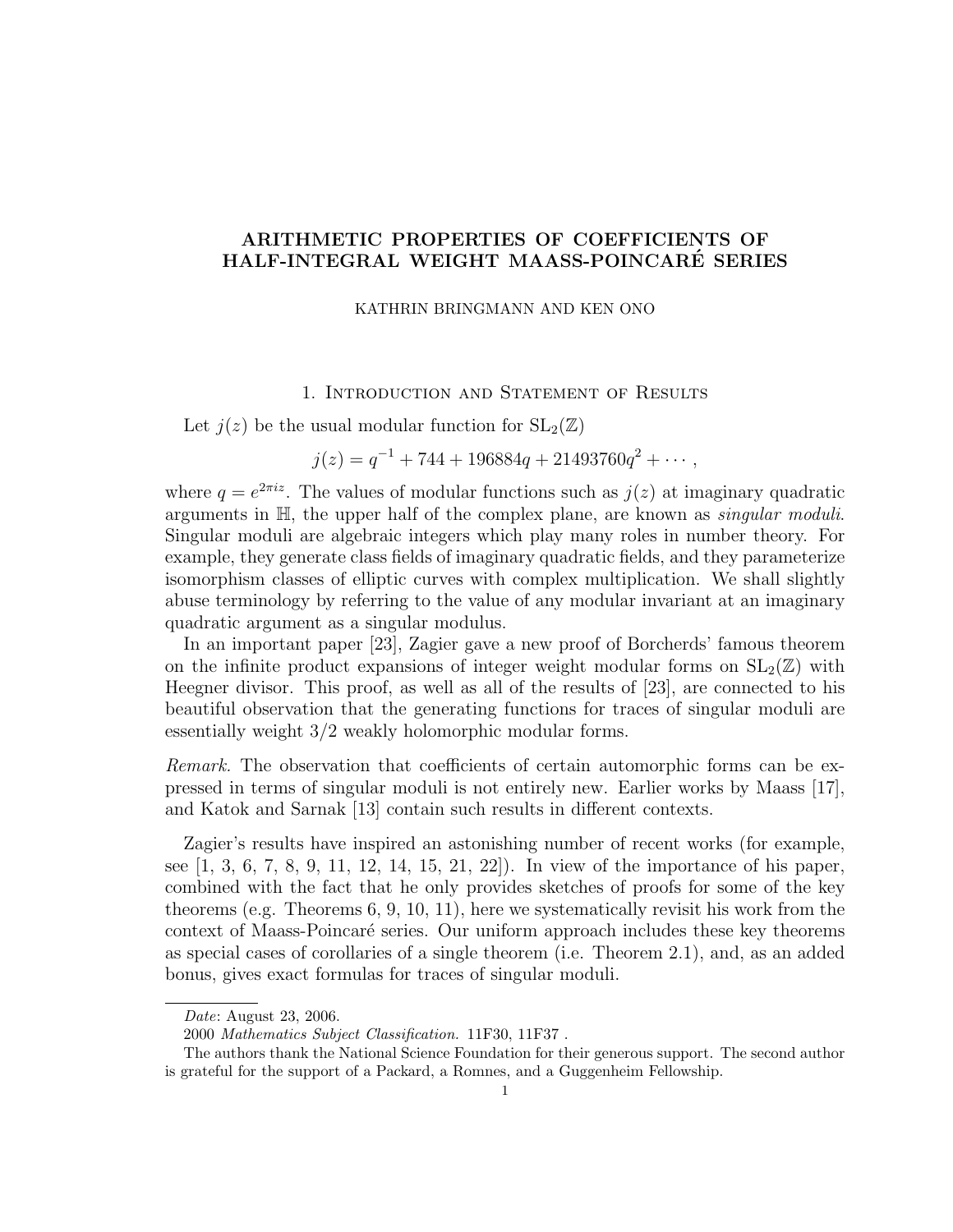To make Zagier's results more precise, we first recall some definitions and fix notation. For integers  $\lambda$ , let  $M^!_{\lambda+\frac{1}{2}}$  be the complex vector space of weight  $\lambda+\frac{1}{2}$  $rac{1}{2}$  weakly holomorphic modular forms on  $\Gamma_0(4)$  satisfying the "Kohnen plus-space" condition. Recall that a meromorphic modular form is said to be weakly holomorphic if its poles (if there are any) are supported at the cusps, and it is said to satisfy Kohnen's plusspace condition if its Fourier expansion has the form

(1.1) 
$$
\sum_{(-1)^{\lambda}n \equiv 0,1 \pmod{4}} a(n)q^{n}.
$$

Let  $M^+_{\lambda+\frac{1}{2}}$  (resp.  $S^+_{\lambda}$ .  $\lambda + \frac{1}{2}$  be the subspace of  $M^!_{\lambda + \frac{1}{2}}$  consisting of those forms which are holomorphic modular forms (resp. cusp forms).

Throughout, let  $d \equiv 0, 3 \pmod{4}$  be a positive integer (so that  $-d$  is the discriminant of an order in an imaginary quadratic field), and let  $H(d)$  be the Hurwitz-Kronecker class number for the discriminant  $-d$ . Let  $\mathcal{Q}_d$  be the set of positive definite integral binary quadratic forms (note. including imprimitive forms, if there are any)

$$
Q(x, y) = [a, b, c] = ax^2 + bxy + cy^2
$$

with discriminant  $-d = b^2 - 4ac$ . For each Q, let  $\tau_Q$  be the unique complex number in the upper half-plane which is a root of  $Q(x, 1) = 0$ . The singular modulus  $f(\tau_Q)$ , for any modular invariant  $f(z)$ , depends only on the equivalence class of Q under the action of  $\Gamma := \mathrm{PSL}_2(\mathbb{Z})$ .

If  $\omega_Q \in \{1, 2, 3\}$  is given by

$$
\omega_Q := \begin{cases} 2 & \text{if } Q \sim_\Gamma [a, 0, a], \\ 3 & \text{if } Q \sim_\Gamma [a, a, a], \\ 1 & \text{otherwise}, \end{cases}
$$

then, for a modular invariant  $f(z)$ , define the trace  $\text{Tr}(f; d)$  by

(1.2) 
$$
\operatorname{Tr}(f; d) := \sum_{Q \in \mathcal{Q}_d/\Gamma} \frac{f(\tau_Q)}{\omega_Q}.
$$

In this notation, Theorems 1 and 5 of [23] imply the following.

## Theorem. (Zagier)

If  $f(z) \in \mathbb{Z}[j(z)]$  has a Fourier expansion with constant term 0, then there is a finite principal part  $A_f(z) = \sum_{n \leq 0} a_f(n) q^n$  for which

$$
A_f(z) + \sum_{0 < d \equiv 0,3 \pmod{4}} \text{Tr}(f; d) q^d \in M_{\frac{3}{2}}^1.
$$

Remark. For brevity, we do not give a precise description of  $A_f(z)$ . It is easily determined using Theorems 1 and 5 of [23].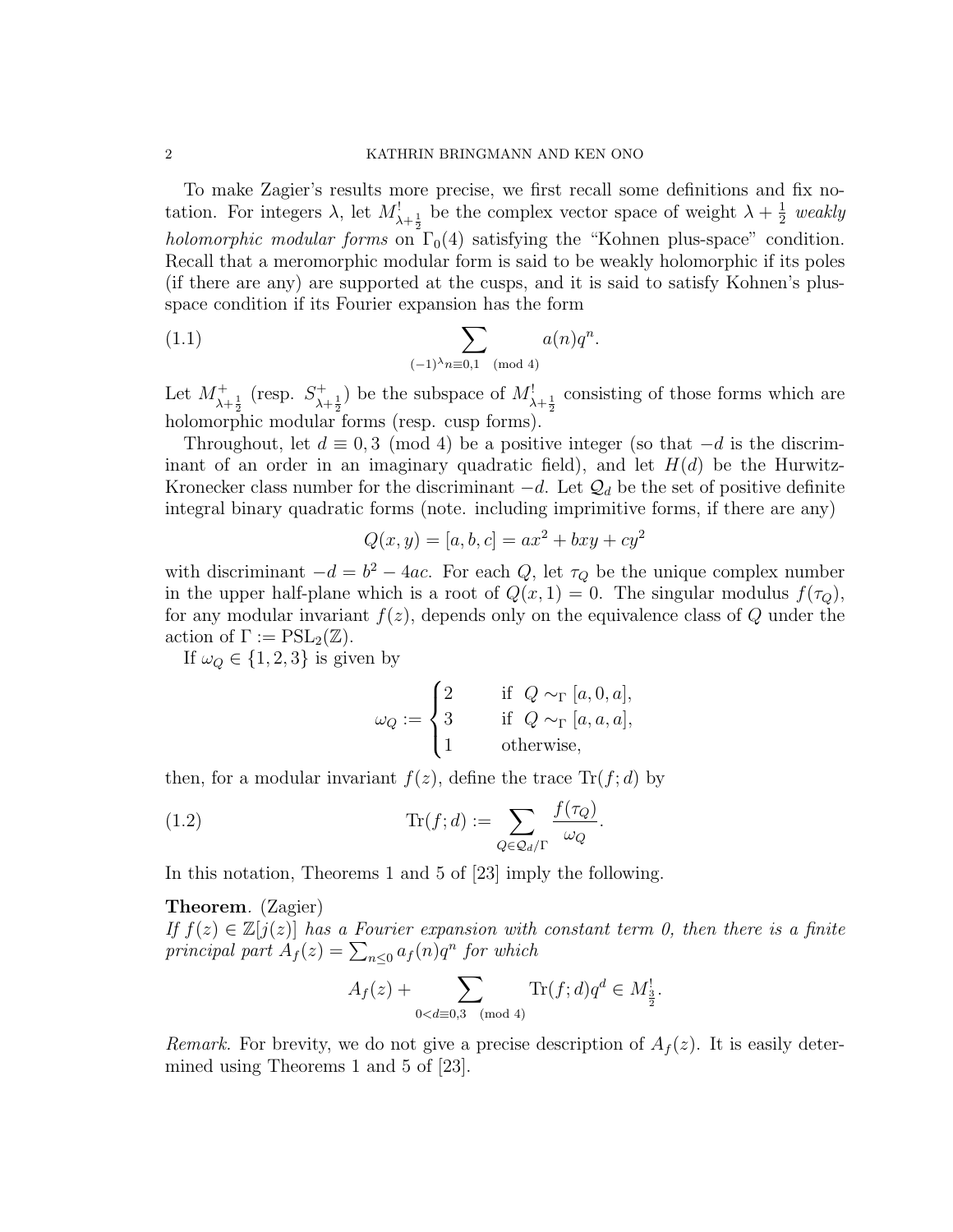Example. If  $\eta(z) := q^{\frac{1}{24}} \prod_{n=1}^{\infty} (1 - q^n)$  is Dedekind's eta-function, then for  $f(z) =$  $j(z)$  – 744 we have

$$
(1.3) \quad -\frac{\eta(z)^2 \cdot \left(1 + 240 \sum_{n=1}^{\infty} \sum_{v|n} v^3 q^{4n}\right)}{\eta(2z)\eta(4z)^6} = -q^{-1} + 2 + \sum_{0 < d \equiv 0,3 \pmod{4}} \text{Tr}(f;d)q^d
$$
\n
$$
= -q^{-1} + 2 - 248q^3 + 492q^4 + \dots \in M_{\frac{3}{2}}^1.
$$

Remark. Using Poincaré series constructed in [7], facts about non-holomorphic modular forms due to Niebur [19], and facts about half-integral weight Kloosterman-Salié sums, Duke [8] and Jenkins [11] have provided new proofs of Theorems 1 and 5 of [23].

Remark. Kim [14, 15] has established the modularity for traces of singular moduli on certain genus zero congruence subgroups. Using theta lifts, Bruinier and Funke [6] have recently proven a more general theorem which holds for modular functions on modular curves of arbitrary genus. In all of these cases, the corresponding generating functions are weight 3/2 weakly holomorphic modular forms.

In [23], Zagier includes several generalizations of these results. Here we highlight two of these; the first concerns "twisted traces" of singular moduli. For fundamental discriminants  $D_1$ , let  $\chi_{D_1}$  denote the associated genus character for positive definite binary quadratic forms whose discriminants are multiples of  $D_1$  (see (3.2)). If  $\lambda$  is an integer and  $D_2$  is a non-zero integer for which  $(-1)^{\lambda}D_2 \equiv 0, 1 \pmod{4}$  and  $(-1)^{\lambda}D_1D_2 < 0$ , then define the twisted trace of a modular invariant  $f(z)$ , say  $\text{Tr}_{D_1}(f; D_2)$ , by

(1.4) 
$$
\text{Tr}_{D_1}(f; D_2) := \sum_{Q \in \mathcal{Q}_{|D_1 D_2|}/\Gamma} \frac{\chi_{D_1}(Q) f(\tau_Q)}{\omega_Q}
$$

Zagier proved that these traces are also given by coefficients of weight 3/2 modular forms (see Theorem 6 of [23]).

.

The second generalization is discussed in the last section of [23]. There Zagier considers  $\text{Tr}(f; d)$  for special non-holomorphic modular functions  $f(z)$ . In these cases, the corresponding generating functions have weight  $\lambda + \frac{1}{2}$  $\frac{1}{2}$ , where  $\lambda \in \{-6, -4, -3, -2, -1\}$ (see Theorems 10 and 11 of [23]).

We explicitly represent the coefficients of certain half-integral weight Maass-Poincaré series as traces of singular moduli. This result (see Theorem 1.2) includes the results of Zagier described above, and, as an added bonus, gives exact formulas for these traces. Apart from the calculations required to compute the Fourier expansions of these series, the proofs require little more than classical facts about Kloosterman and Salié sums.

To prove all of his results, Zagier instead depends on the existence of special bases for  $M^!_{\lambda+\frac{1}{2}}$ . These "good" bases occur in pairs, and they satisfy a striking "duality". A prominent example of this phenomenon pertains to the spaces  $M_{\frac{1}{2}}^1$  and  $M_{\frac{3}{2}}^1$ . There is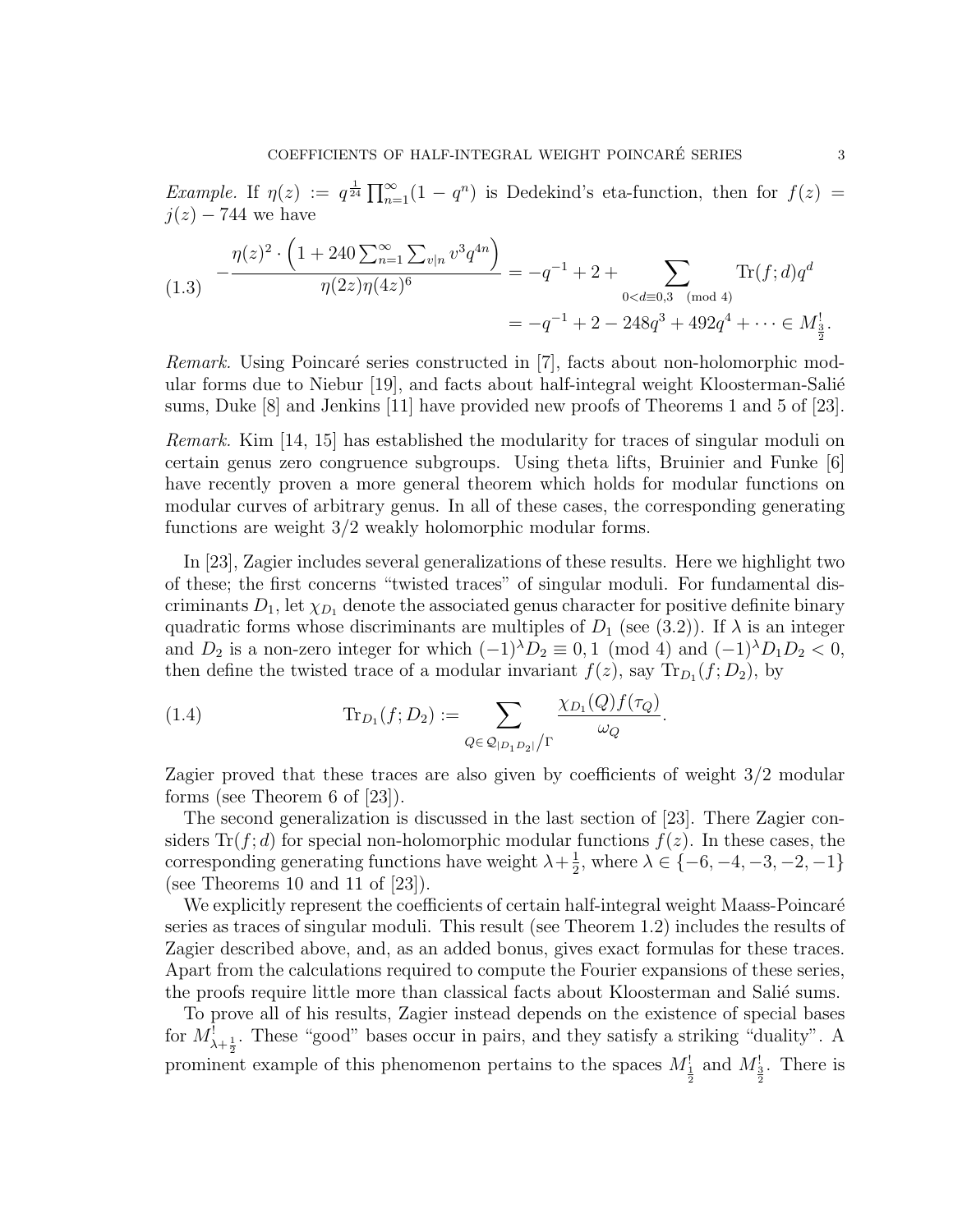a natural infinite basis  $\{F_1(-1; z), F_1(-4; z), F_1(-5; z), \dots\}$  for  $M_{\frac{3}{2}}^!$ , and the first few coefficients of these series are

(1.5) 
$$
F_1(-1; z) = q^{-1} -2 +248q^3 -492q^4 +4119q^7 -\cdots,
$$

$$
F_1(-4; z) = q^{-4} -2 -26752q^3 -143376q^4 -8288256q^7 -\cdots,
$$

$$
F_1(-5; z) = q^{-5} +0 +85995q^3 -565760q^4 +52756480q^7 -\cdots.
$$

Similarly, there is a basis  $\{F_0(0; z), F_0(-3; z), F_0(-4; z), \dots\}$  for  $M_{\frac{1}{2}}$ , and the first few coefficients of these forms are

$$
(1.6) \quad\n\begin{array}{rcl}\nF_0(0; z) & = & 1 & +2q & +2q^4 & +0q^5 & +\cdots, \\
F_0(-3; z) & = & q^{-3} & -248q & +26752q^4 & -85995q^5 & +\cdots, \\
F_0(-4; z) & = & q^{-4} & +492q & +143376q^4 & +565760q^5 & +\cdots, \\
F_0(-7; z) & = & q^{-7} & -4119q & +8288256q^4 & -52756480q^5 & +\cdots.\n\end{array}
$$

A brief inspection reveals a striking pattern relating the coefficients of the  $F_1(-m; z)$ , grouped by column, and the coefficients of the individual forms  $F_0(-n; z)$ . Zagier proved (see Theorem 4 of  $[23]$ ), for non-negative integers n, that the nth coefficient of a form  $F_1(-m; z)$  is the negative of the mth coefficient of  $F_0(-n; z)$ . Zagier's examples turn out to be special cases of generic duality which holds for the half-integral weight Maass-Poincaré series considered here (see Theorem 1.1).

To construct these series, let  $k := \lambda + \frac{1}{2}$  $\frac{1}{2}$ , where  $\lambda$  is an arbitrary integer, and let  $M_{\nu,\mu}(z)$  be the usual M-Whittaker function (for example, see Chapter 4 of [2]) which is a solution to the differential equation

$$
\frac{\partial^2 u}{\partial z^2} + \left(-\frac{1}{4} + \frac{\nu}{z} + \frac{\frac{1}{4} - \mu^2}{z^2}\right)u = 0.
$$

Following Bruinier  $[4]$  (note. see  $[4]$  and  $[10]$  for background on Poincaré series) and [7], for  $s \in \mathbb{C}$  and  $y \in \mathbb{R} - \{0\}$  we define

$$
\mathcal{M}_s(y) := |y|^{-\frac{k}{2}} M_{\frac{k}{2} \operatorname{sgn}(y), s-\frac{1}{2}}(|y|).
$$

Suppose that  $m \ge 1$  is an integer with  $(-1)^{\lambda+1}m \equiv 0, 1 \pmod{4}$ . Define  $\varphi_{-m,s}(z)$  by

$$
\varphi_{-m,s}(z) := \mathcal{M}_s(-4\pi my)e(-mx),
$$

where  $z = x + iy$ , and  $e(w) := e^{2\pi i w}$ . Furthermore, let

$$
\Gamma_{\infty} := \left\{ \pm \begin{pmatrix} 1 & n \\ 0 & 1 \end{pmatrix} \; : \; n \in \mathbb{Z} \right\}
$$

denote the translations within  $SL_2(\mathbb{Z})$ . Using this notation, define the Poincaré series

(1.7) 
$$
\mathcal{F}_{\lambda}(-m, s; z) := \sum_{A \in \Gamma_{\infty} \backslash \Gamma_{0}(4)} (\varphi_{-m, s} |_{k} A)(z)
$$

for  $\text{Re}(s) > 1$  (see Section 2 for the definition of  $|k|$ ).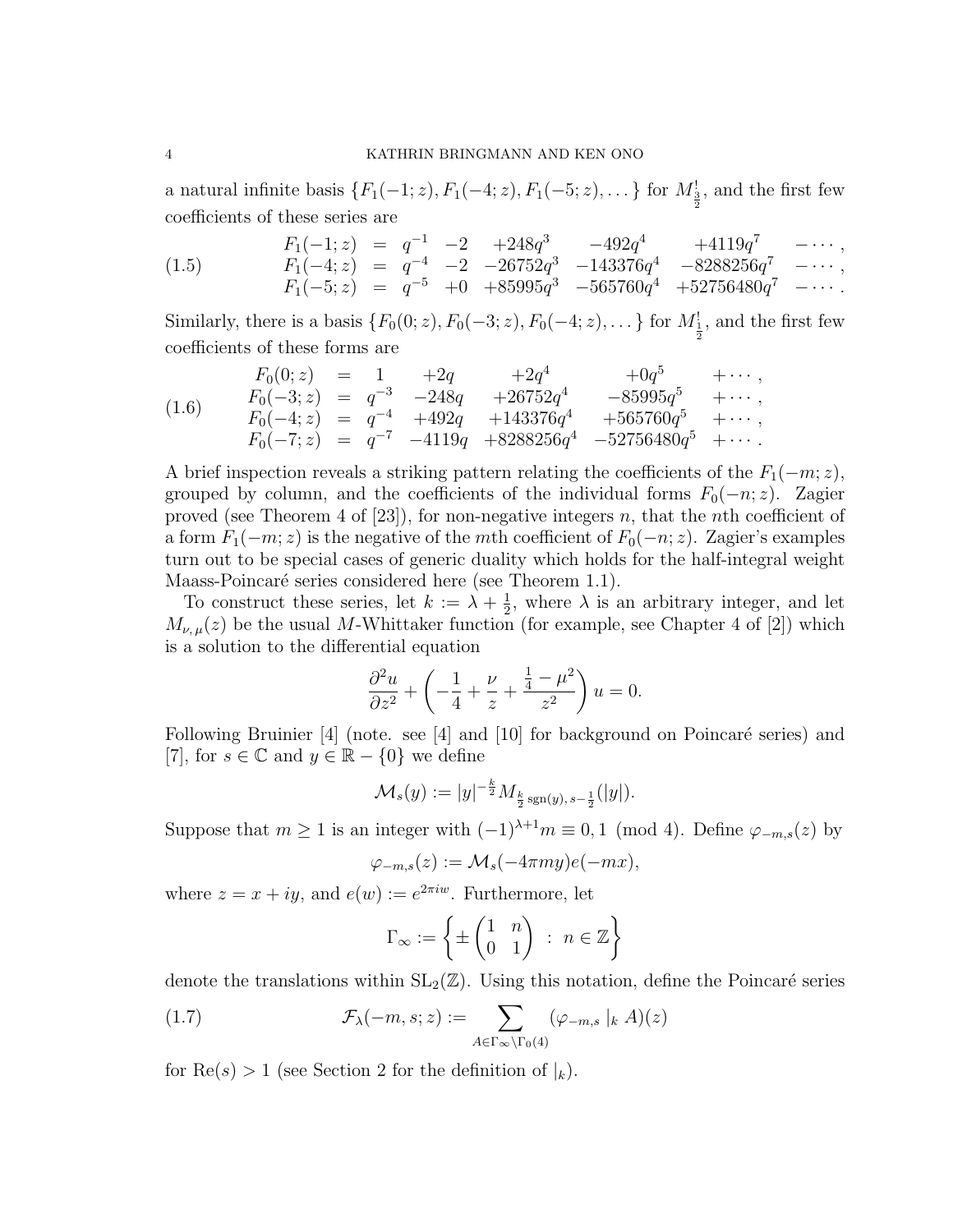If pr<sub> $\lambda$ </sub> is Kohnen's projection operator (see page 250 of [16]) to the weight  $\lambda + \frac{1}{2}$ 2 plus-space for  $\Gamma_0(4)$ , then for  $\lambda \notin \{0, 1\}$  define  $F_{\lambda}(-m; z)$  by

(1.8) 
$$
F_{\lambda}(-m; z) := \begin{cases} \frac{3}{2} \mathcal{F}_{\lambda}(-m, \frac{k}{2}; z) | \operatorname{pr}_{\lambda} & \text{if } \lambda \geq 2, \\ \frac{3}{2(1-k)\Gamma(1-k)} \mathcal{F}_{\lambda}(-m, 1 - \frac{k}{2}; z) | \operatorname{pr}_{\lambda} & \text{if } \lambda \leq -1. \end{cases}
$$

*Remark*. Strictly speaking, Kohnen defined  $pr_{\lambda}$  for holomorphic half-integral weight forms. It is easy to see that its definition applies for weakly holomorphic forms.

*Remark.* For  $\lambda \leq -1$ , the normalization above is chosen so that (1.9) and (1.10) below are valid.

If  $\lambda = 0$  or 1, then we also have Poincaré series  $F_{\lambda}(-m; z)$ , but the construction requires more care (see Section 2). If  $\lambda \geq -6$  with  $\lambda \neq -5$ , then  $F_{\lambda}(-m; z) \in M^!_{\lambda + \frac{1}{2}}$ . For such  $\lambda$ , it turns out  $F_{\lambda}(-m; z)$  has an expansion of the form

(1.9) 
$$
F_{\lambda}(-m; z) = q^{-m} + \sum_{\substack{n \geq 0 \\ (-1)^{\lambda}n \equiv 0,1 \pmod{4}}} b_{\lambda}(-m; n)q^{n} \in M_{\lambda + \frac{1}{2}}^{!}.
$$

*Remark.* If  $\lambda = 1$  and  $-m = -1$ , then

$$
-F_1(-1; z) = -q^{-1} + 2 - 248q^3 + 492q^4 + \dots \in M_{\frac{3}{2}}^1
$$

is the modular form in (1.3). Furthermore, when  $\lambda \in \{0,1\}$ , these modular forms coincide with those given in (1.5) and (1.6).

If  $\lambda = -5$  or  $\lambda \leq -7$ , then  $F_{\lambda}(-m; z)$  is a weak Maass form of weight  $\lambda + \frac{1}{2}$  $\frac{1}{2}$ , and has a Fourier expansion of the form

(1.10) 
$$
F_{\lambda}(-m; z) = B_{\lambda}(-m; z) + q^{-m} + \sum_{\substack{n \geq 0 \\ (-1)^{\lambda}n \equiv 0,1 \pmod{4}}} b_{\lambda}(-m; n) q^{n},
$$

where  $B_{\lambda}(-m; z)$  is the "non-holomorphic" part of  $F_{\lambda}(-m; z)$  described in Section 2.

The duality illustrated by (1.5) and (1.6) is a special case of the following general result which holds for all of the  $F_{\lambda}(-m; z)$ .

**Theorem 1.1.** Assume the notation above. Suppose that  $\lambda \geq 1$ , and that m is a positive integer for which  $(-1)^{\lambda+1}m \equiv 0,1 \pmod{4}$ . For every positive integer n with  $(-1)^{\lambda}n \equiv 0, 1 \pmod{4}$  we have

$$
b_{\lambda}(-m;n) = -b_{1-\lambda}(-n;m).
$$

*Remark.* Theorem 1.1 for  $\lambda = 1$  (resp.  $\lambda \in \{2, 3, 4, 5, 7\}$ ) is Theorem 4 of [23] (resp. Theorem 9 of [23]).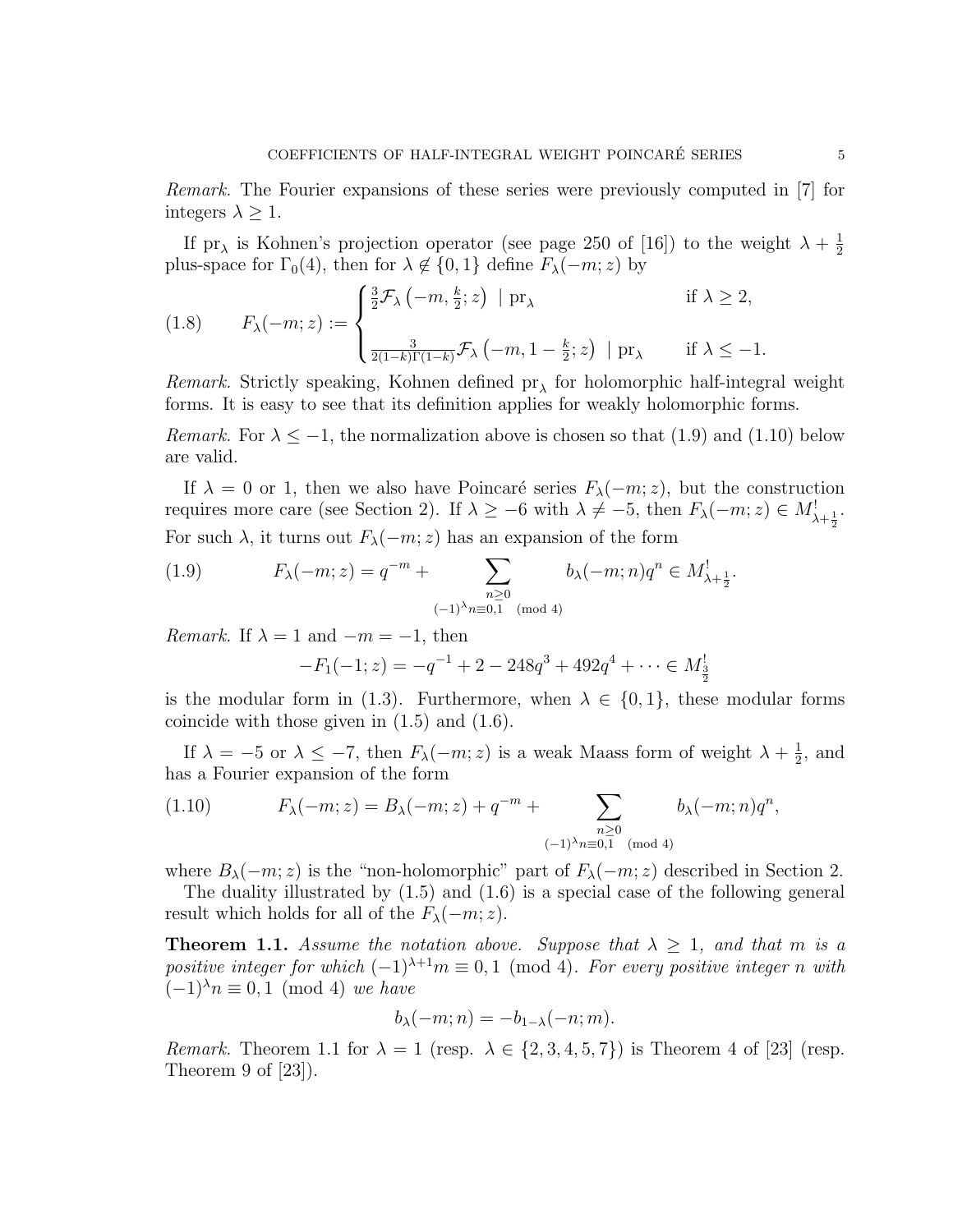Remark. As an alternative approach, one can derive Theorem 1.1, for  $\lambda \geq 2$ , by applying Proposition 1.16 of [4], and by interpreting the relevant forms as vector valued forms on  $\mathrm{Mp}_2(\mathbb{Z})$ .

Motivated by Zagier's results, we now describe the coefficients of the  $F_{\lambda}(-m; z)$ in terms of singular moduli. To state these results, we require the following Poincaré series defined by Niebur [19]. Throughout, let  $I_s(x)$  denote the usual I-Bessel function, the so-called modified Bessel function of the first kind. If  $\lambda > 1$ , then let

(1.11) 
$$
\mathfrak{F}_{\lambda}(z) := \pi \sum_{A \in \Gamma_{\infty} \backslash \mathrm{SL}_2(\mathbb{Z})} \mathrm{Im}(Az)^{\frac{1}{2}} I_{\lambda - \frac{1}{2}}(2\pi \mathrm{Im}(Az)) e(-\mathrm{Re}(Az)).
$$

*Remark.* For  $\lambda = 1$ , Niebur's [19] definition requires a careful argument involving analytic continuation. It turns out that  $\mathfrak{F}_1(z) = \frac{1}{2}(j(z) - 744)$ , and this is the continuation, as  $s \to 1$  from the right, of the expansion

$$
-12 + \pi \sum_{A \in \Gamma_{\infty} \backslash \mathrm{SL}_2(\mathbb{Z})} \mathrm{Im}(Az)^{\frac{1}{2}} I_{s-\frac{1}{2}}(2\pi \mathrm{Im}(Az)) e(-\mathrm{Re}(Az)).
$$

The coefficients of  $F_{\lambda}(-m; z)$  are traces and twisted traces of the singular moduli for  $\mathfrak{F}_{\lambda}(z)$ . In view of Theorem 1.1 on duality, to state this result we may without loss of generality assume that  $\lambda \geq 1$ .

**Theorem 1.2.** If  $\lambda, m \geq 1$  are integers for which  $(-1)^{\lambda+1}m$  is a fundamental discriminant (note. which includes 1), then for each positive integer n with  $(-1)^{\lambda}n \equiv 0,1$ (mod 4) we have

$$
b_{\lambda}(-m;n) = \frac{2(-1)^{[(\lambda+1)/2]}n^{\frac{\lambda}{2}-\frac{1}{2}}}{m^{\frac{\lambda}{2}}} \cdot \text{Tr}_{(-1)^{\lambda+1}m}(\mathfrak{F}_{\lambda};n).
$$

Three remarks.

1) For  $\lambda = 1$ , Theorem 1.2 relates  $b_1(-m; n)$  to traces and twisted traces of  $\mathfrak{F}_1(z) =$ 1  $\frac{1}{2}(j(z) - 744)$ . Therefore, if  $\lambda = 1$  and  $m = 1$ , then this is Theorem 1 of [23] (i.e. example  $(1.3)$ , and for general m is Theorem 6 of [23].

2) For  $\lambda > 1$ , the coefficients  $b_{\lambda}(-m; n)$  are traces of singular moduli of non-harmonic Maass forms. This relates to Theorem 11 of [23] where these non-harmonic Maass forms are images of weakly holomorphic modular forms under differential operators which have the additional property that their singular moduli are algebraic. This phenomenon is explained in more detail in a recent preprint of Miller and Pixton [18]. 3) Although we do not include the details here for brevity, we note that Theorem 1.2 has a straightforward generalization involving the action of the half-integral weight Hecke operators on  $F_{\lambda}(-m; z)$ . For  $\lambda = 1$ , this generalization is Theorem 5 of [23].

To prove Theorem 1.2, we first recall and derive the Fourier expansions of the half-integral weight series considered here. This is done in Section 2. These Fourier expansions are described in terms of the half-integral weight Kloosterman sums. In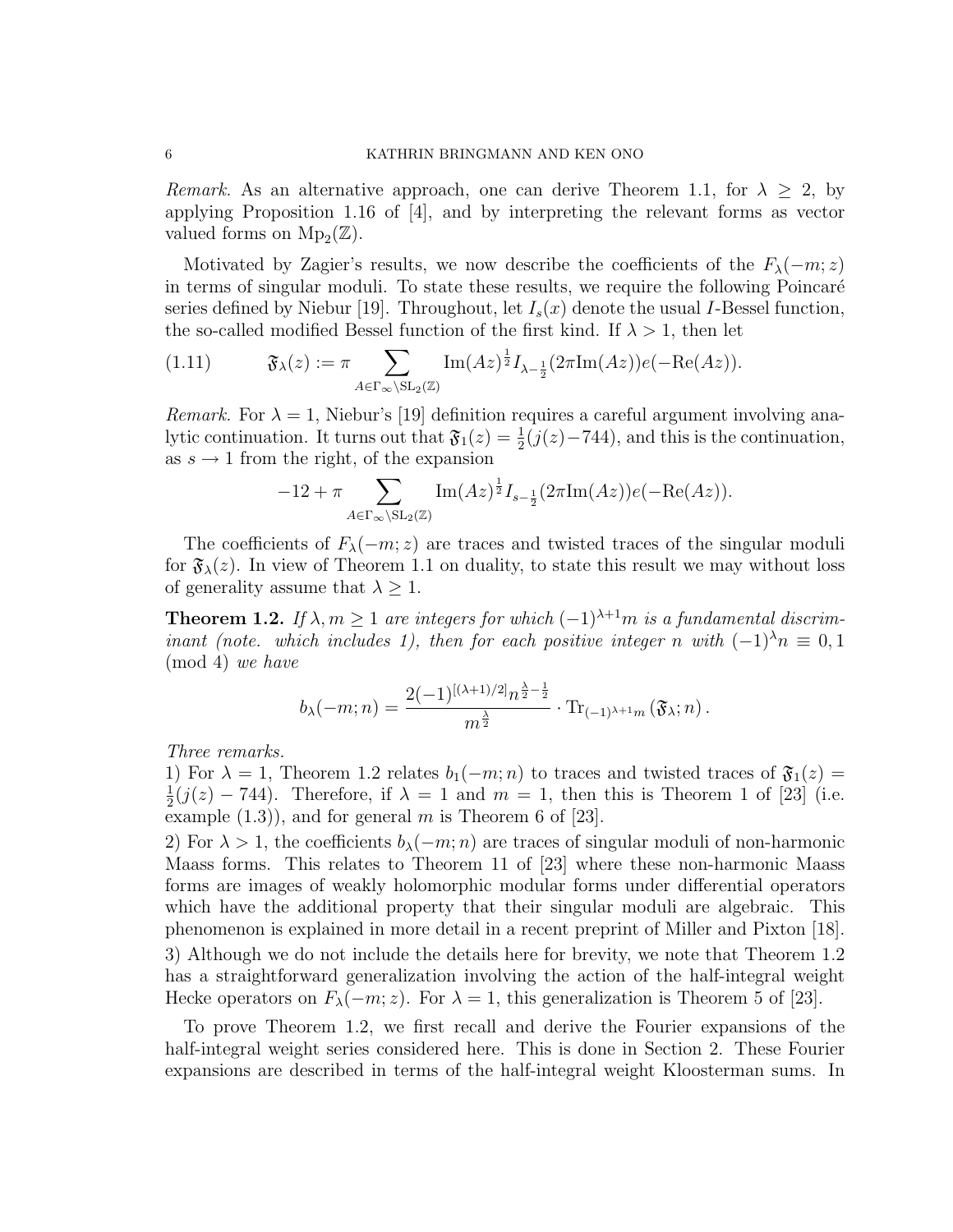Section 3, we give standard facts about Kloosterman sums and Salié sums. In particular, we recall how Kloosterman sums are related to certain Salié sums, and how such sums may be reformulated as Poincaré-type series over orbits of CM points. In Section 3 we prove Theorem 1.1 using the formulas obtained in Section 2. In Section 4 we describe Niebur's Poincaré series  $\mathfrak{F}_{\lambda}(z)$ , and explain their relation to weakly holomorphic modular forms. In the last section we use the results of Sections 2 and 3 to directly prove Theorem 1.2.

Remark. Although we have not carried out the details, it is not difficult to generalize Theorems 1.1 and 1.2 to arbitrary congruence subgroups  $\Gamma_0(4N)$ , where N is odd and square-free.

## Acknowledgements

The authors thank Scott Ahlgren, Matt Boylan, Jan Bruinier, Winfried Kohnen, Alison Miller, Aaron Pixton and Jeremy Rouse for their comments on an earlier version of this paper.

### 2. Half-integral weight Maass-Poincare series ´

Here we recall and derive the Fourier expansions of the series  $F_{\lambda}(-m; z)$ . The common feature of these series is that their Fourier coefficients for positive exponents are given as explicit infinite sums in half-integral weight Kloosterman sums weighted by Bessel functions. To define these Kloosterman sums, for odd  $\delta$  let

(2.1) 
$$
\epsilon_{\delta} := \begin{cases} 1 & \text{if } \delta \equiv 1 \pmod{4}, \\ i & \text{if } \delta \equiv 3 \pmod{4}. \end{cases}
$$

If  $\lambda$  is an integer, then we define the  $\lambda + \frac{1}{2}$  weight Kloosterman sum  $K_{\lambda}(m, n, c)$  by

(2.2) 
$$
K_{\lambda}(m, n, c) := \sum_{v \pmod{c}} \left(\frac{c}{v}\right) \epsilon_v^{2\lambda + 1} e\left(\frac{m\bar{v} + nv}{c}\right).
$$

In the sum, v runs through the primitive residue classes modulo c, and  $\bar{v}$  denotes the multiplicative inverse of  $v$  modulo  $c$ .

Here we give the Fourier expansions of the Maass-Poincaré series  $F_{\lambda}(-m; z)$ . For  $\lambda \geq 1$ , these expansions are computed in [7]. For completeness, we give the following result giving formulas for the coefficients  $b_{\lambda}(-m; n)$  for all  $\lambda$ . For convenience, we define  $\delta_{\square,m} \in \{0,1\}$  by

(2.3) 
$$
\delta_{\square,m} := \begin{cases} 1 & \text{if } m \text{ is a square,} \\ 0 & \text{otherwise,} \end{cases}
$$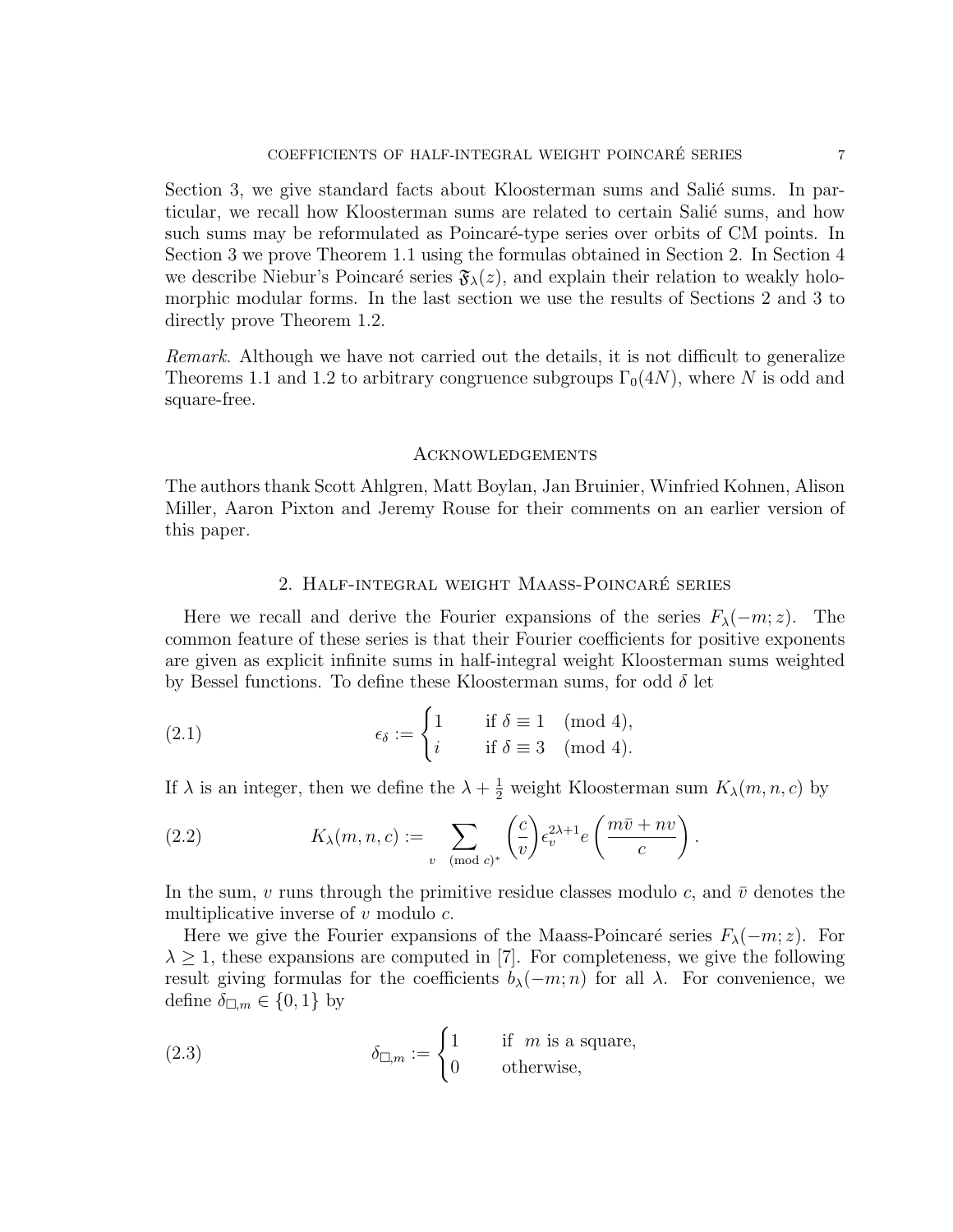and we let

(2.4) 
$$
\delta_{\text{odd}}(v) := \begin{cases} 1 & \text{if } v \text{ is odd,} \\ 0 & \text{otherwise.} \end{cases}
$$

Assuming the notation of (1.9) and (1.10), we have the following theorem.

**Theorem 2.1.** Suppose that  $\lambda$  is an integer, and suppose that m is a positive integer for which  $(-1)^{\lambda+1}m \equiv 0,1 \pmod{4}$ . Furthermore, suppose that n is a non-negative integer for which  $(-1)^{\lambda}n \equiv 0, 1 \pmod{4}$ .

(1) If  $\lambda \geq 2$ , then  $b_{\lambda}(-m;0) = 0$ , and for positive n we have

$$
b_{\lambda}(-m;n) = (-1)^{[(\lambda+1)/2]} \pi \sqrt{2} (n/m)^{\frac{\lambda}{2}-\frac{1}{4}} (1 - (-1)^{\lambda} i)
$$
  
 
$$
\times \sum_{\substack{c>0 \ (mod \ 4)}} (1 + \delta_{\text{odd}}(c/4)) \frac{K_{\lambda}(-m,n,c)}{c} \cdot I_{\lambda-\frac{1}{2}} \left( \frac{4\pi \sqrt{mn}}{c} \right).
$$

(2) If 
$$
\lambda \leq -1
$$
, then

$$
b_{\lambda}(-m;0) = (-1)^{[(\lambda+1)/2]} \pi^{\frac{3}{2}-\lambda} 2^{1-\lambda} m^{\frac{1}{2}-\lambda} (1 - (-1)^{\lambda} i)
$$

$$
\times \frac{1}{(\frac{1}{2}-\lambda)\Gamma(\frac{1}{2}-\lambda)} \sum_{\substack{c>0\\c \equiv 0 \pmod{4}}} (1 + \delta_{\text{odd}}(c/4)) \frac{K_{\lambda}(-m,0,c)}{c^{\frac{3}{2}-\lambda}},
$$

and for positive n we have

$$
b_{\lambda}(-m;n) = (-1)^{[(\lambda+1)/2]} \pi \sqrt{2} (n/m)^{\frac{\lambda}{2} - \frac{1}{4}} (1 - (-1)^{\lambda} i)
$$
  
 
$$
\times \sum_{\substack{c>0 \\ c \equiv 0 \pmod{4}}} (1 + \delta_{\text{odd}}(c/4)) \frac{K_{\lambda}(-m,n,c)}{c} \cdot I_{\frac{1}{2} - \lambda} \left( \frac{4\pi \sqrt{mn}}{c} \right).
$$

(3) If  $\lambda = 1$ , then  $b_1(-m; 0) = -2\delta_{\square,m}$ , and for positive n we have

$$
b_1(-m; n) = 24\delta_{\square,m}H(n) - \pi\sqrt{2}(n/m)^{\frac{1}{4}}(1+i)
$$
  
 
$$
\times \sum_{\substack{c>0 \ (mod\ 4)}} (1 + \delta_{\text{odd}}(c/4)) \frac{K_1(-m, n, c)}{c} \cdot I_{\frac{1}{2}}\left(\frac{4\pi\sqrt{mn}}{c}\right)
$$

.

.

(4) If  $\lambda = 0$ , then  $b_0(-m; 0) = 0$ , and for positive n we have

$$
b_0(-m;n) = -24\delta_{\square,n}H(m) + \pi\sqrt{2}(m/n)^{\frac{1}{4}}(1-i)
$$
  
 
$$
\times \sum_{\substack{c>0\\c \equiv 0 \pmod{4}}} (1 + \delta_{\text{odd}}(c/4)) \frac{K_0(-m,n,c)}{c} \cdot I_{\frac{1}{2}}\left(\frac{4\pi\sqrt{mn}}{c}\right)
$$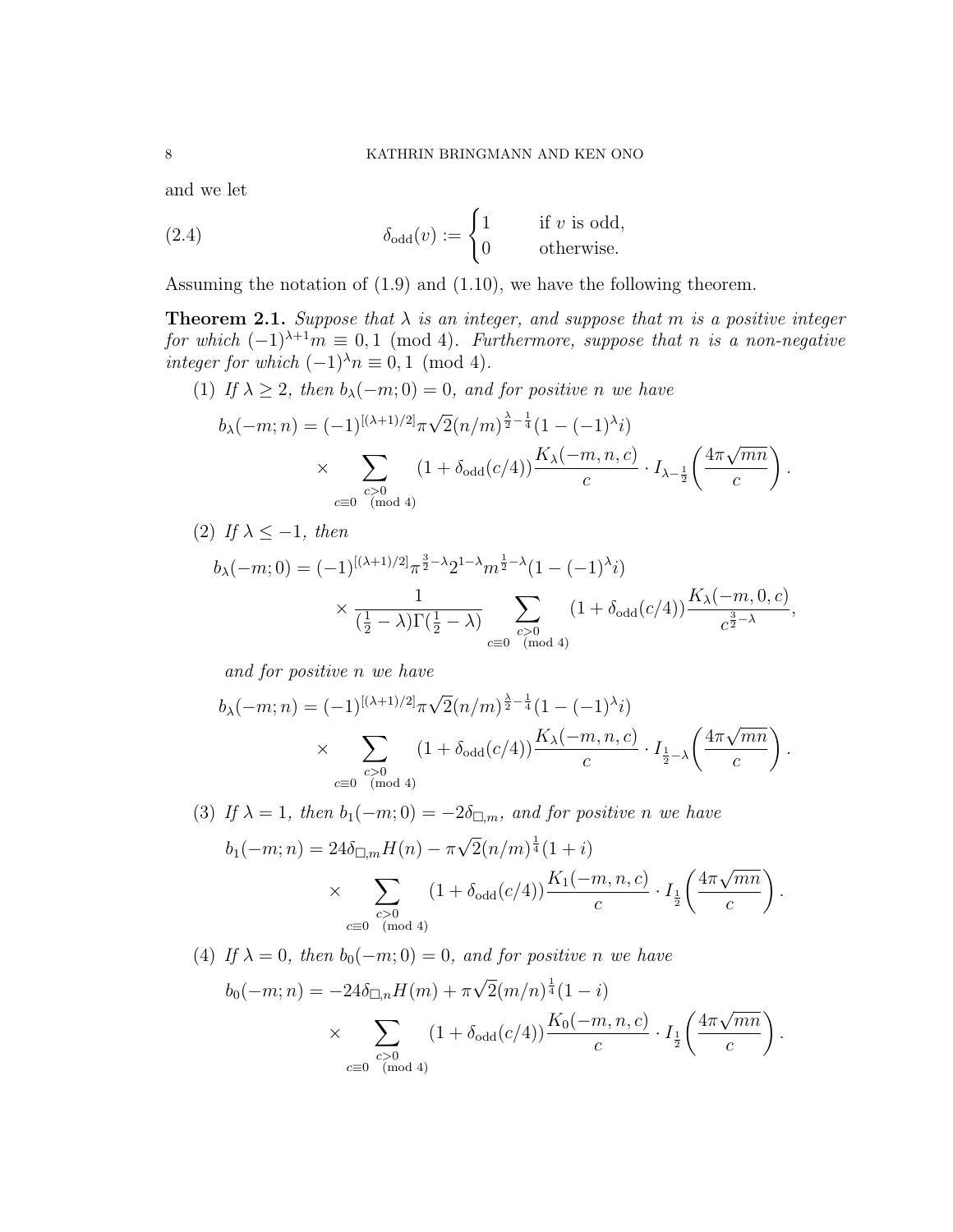*Remark.* For positive integers m and n, the formulas for  $b_{\lambda}(-m; n)$  are nearly uniform in  $\lambda$ . In particular, the only difference between Theorem 2.1 (1) and (2) occurs in the *I*-Bessel function factor. For  $\lambda \geq 2$  we have  $I_{\lambda-\frac{1}{2}}$ , and for  $\lambda \leq -1$  we have  $I_{\frac{1}{2}-\lambda}$ instead.

Before we prove this result, we first recall the construction of these forms. Suppose that  $\lambda$  is an integer, and that  $k := \lambda + \frac{1}{2}$  $\frac{1}{2}$ . For each  $A =$  $\begin{pmatrix} \alpha & \beta \\ \gamma & \delta \end{pmatrix} \in \Gamma_0(4)$ , let

$$
j(A,z):=\binom{\gamma}{\delta}\epsilon_{\delta}^{-1}(\gamma z+\delta)^{\frac{1}{2}}
$$

be the usual factor of automorphy for half-integral weight modular forms. If  $f : \mathbb{H} \to \mathbb{C}$ is a function, then for  $A \in \Gamma_0(4)$  we let

(2.5) 
$$
(f |_{k} A)(z) := j(A, z)^{-2\lambda - 1} f(Az).
$$

As usual, let  $z = x + iy$  be the standard variable on  $\mathbb{H}$ . For  $s \in \mathbb{C}$  and  $y \in \mathbb{R} - \{0\},$ we let

(2.6) 
$$
\mathcal{M}_s(y) := |y|^{-\frac{k}{2}} M_{\frac{k}{2} \operatorname{sgn}(y), s-\frac{1}{2}}(|y|),
$$

where  $M_{\nu,\mu}(z)$  is the standard M-Whittaker function which is a solution to the differential equation

$$
\frac{\partial^2 u}{\partial z^2} + \left( -\frac{1}{4} + \frac{\nu}{z} + \frac{\frac{1}{4} - \mu^2}{z^2} \right) u = 0.
$$

If m is a positive integer, then define  $\varphi_{-m,s}(z)$  by

$$
\varphi_{-m,s}(z) := \mathcal{M}_s(-4\pi my)e(-mx),
$$

and consider the Poincaré series

(2.7) 
$$
\mathcal{F}_{\lambda}(-m, s; z) := \sum_{A \in \Gamma_{\infty} \backslash \Gamma_0(4)} (\varphi_{-m, s} |_{k} A)(z).
$$

It is easy to verify that  $\varphi_{-m,s}(z)$  is an eigenfunction, with eigenvalue

(2.8) 
$$
s(1-s) + (k^2 - 2k)/4,
$$

of the weight k hyperbolic Laplacian

$$
\Delta_k := -y^2 \left( \frac{\partial^2}{\partial x^2} + \frac{\partial^2}{\partial y^2} \right) + iky \left( \frac{\partial}{\partial x} + i \frac{\partial}{\partial y} \right).
$$

Since  $\varphi_{-m,s}(z) = O\left(y^{\text{Re}(s) - \frac{k}{2}}\right)$  as  $y \to 0$ , it follows that  $\mathcal{F}_{\lambda}(-m, s; z)$  converges absolutely for  $\text{Re}(s) > 1$ , is a  $\Gamma_0(4)$ -invariant eigenfunction of the Laplacian, and is real analytic.

These series provide examples of weak Maass forms of half-integral weight. Following Bruinier and Funke [5], we make the following definition.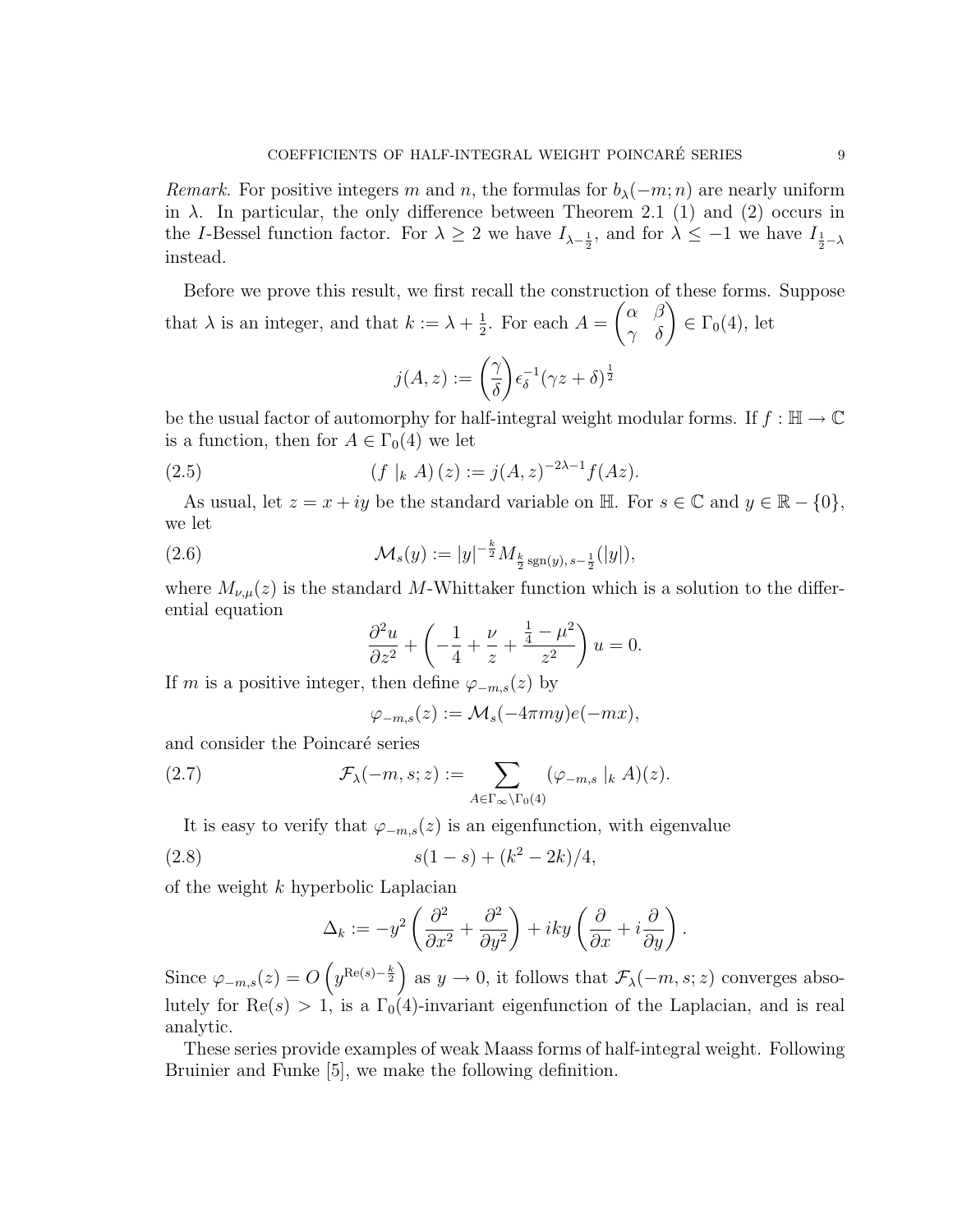**Definition 2.2.** A weak Maass form of weight k for the group  $\Gamma_0(4)$  is a smooth function  $f : \mathbb{H} \to \mathbb{C}$  satisfying the following:

(1) For all  $A \in \Gamma_0(4)$  we have

$$
(f|_k A)(z) = f(z).
$$

- (2) We have  $\Delta_k f = 0$ .
- (3) The function  $f(z)$  has at most linear exponential growth at all the cusps.

*Remark.* If a weak Maass form  $f(z)$  is holomorphic on  $\mathbb{H}$ , then it is a weakly holomorphic modular form.

In view of (2.8), it follows that the special s-values at  $k/2$  and  $1-k/2$  of  $\mathcal{F}_{\lambda}(-m, s; z)$ are weak Maass forms of weight  $k = \lambda + \frac{1}{2}$  when the defining series is absolutely convergent.

If  $\lambda \notin \{0,1\}$  and  $m \ge 1$  is an integer for which  $(-1)^{\lambda+1}m \equiv 0,1 \pmod{4}$ , then we recall the definition

(2.9) 
$$
F_{\lambda}(-m; z) := \begin{cases} \frac{3}{2} \mathcal{F}_{\lambda}(-m, \frac{k}{2}; z) | \operatorname{pr}_{\lambda} & \text{if } \lambda \geq 2, \\ \frac{3}{2(1-k)\Gamma(1-k)} \mathcal{F}_{\lambda}(-m, 1 - \frac{k}{2}; z) | \operatorname{pr}_{\lambda} & \text{if } \lambda \leq -1. \end{cases}
$$

By the discussion above, it follows that  $F_{\lambda}(-m; z)$  is a weak Maass form of weight  $k = \lambda + \frac{1}{2}$  $\frac{1}{2}$  on  $\Gamma_0(4)$ . If  $\lambda = 1$  and m is a positive integer for which  $m \equiv 0, 1 \pmod{4}$ , then define  $F_1(-m; z)$  by

(2.10) 
$$
F_1(-m; z) := \frac{3}{2} \mathcal{F}_1\left(-m, \frac{3}{4}; z\right) \mid \text{pr}_1 + 24 \delta_{\square, m} G(z).
$$

The function  $G(z)$  is given by the Fourier expansion

$$
G(z) := \sum_{n=0}^{\infty} H(n)q^{n} + \frac{1}{16\pi\sqrt{y}} \sum_{n=-\infty}^{\infty} \beta(4\pi n^{2}y)q^{-n^{2}},
$$

where  $H(0) = -1/12$  and

$$
\beta(s) := \int_1^\infty t^{-\frac{3}{2}} e^{-st} dt.
$$

Proposition 3.6 of [7] proves that each  $F_1(-m; z)$  is in  $M_{\frac{3}{2}}'$ . These series form the basis given in  $(1.5)$ .

*Remark.* Note that the integral  $\beta(s)$  is easily reformulated in terms of the incomplete Gamma-function. We make this observation since the non-holomorphic parts of the  $F_{\lambda}(-m; z)$ , for  $\lambda \leq -7$  and  $\lambda = -5$ , will be described in such terms.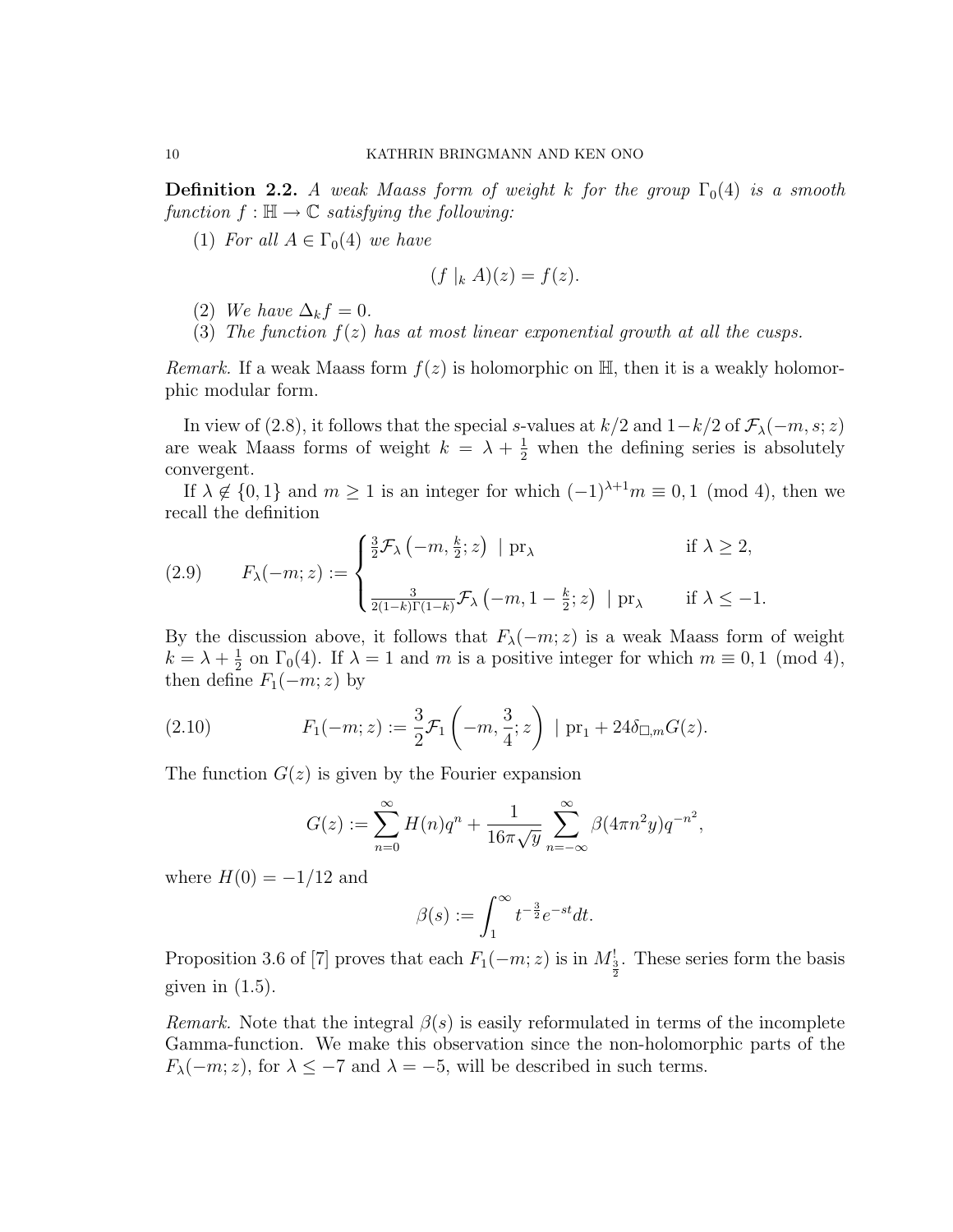Remark. We may define the series  $F_0(-m; z) \in M_{\frac{1}{2}}$  using an argument analogous to Proposition 3.6 of [7]. Instead, we simply note that the existence of the basis (1.6) of  $M_{\frac{1}{2}}$ , together with the duality of Theorem 4 [23] and an elementary property of Kloosterman sums (see Proposition 3.1), gives a direct realization of the Fourier expansions of  $F_0(-m; z)$  in terms of the expansions of the  $F_1(-n; z)$  described above.

To compute the Fourier expansions of these weak Maass forms, we require some further preliminaries. For  $s \in \mathbb{C}$  and  $y \in \mathbb{R} - \{0\}$ , we let

(2.11) 
$$
\mathcal{W}_s(y) := |y|^{-\frac{k}{2}} W_{\frac{k}{2} \operatorname{sgn}(y), s-\frac{1}{2}}(|y|),
$$

where  $W_{\nu,\mu}$  denotes the usual W-Whittaker function. For  $y > 0$ , we shall require the following relations:

$$
\mathcal{M}_{\frac{k}{2}}(-y) = e^{\frac{y}{2}},
$$

(2.13) 
$$
\mathcal{W}_{1-\frac{k}{2}}(y) = \mathcal{W}_{\frac{k}{2}}(y) = e^{-\frac{y}{2}},
$$

and

(2.14) 
$$
\mathcal{W}_{1-\frac{k}{2}}(-y) = \mathcal{W}_{\frac{k}{2}}(-y) = e^{\frac{y}{2}} \Gamma(1-k, y),
$$

where

$$
\Gamma(a, x) := \int_x^{\infty} e^{-t} t^a \frac{dt}{t}
$$

is the incomplete Gamma function. For  $z \in \mathbb{C}$ , the functions  $M_{\nu,\mu}(z)$  and  $M_{\nu,-\mu}(z)$ are related by the identity

$$
W_{\nu,\mu}(z) = \frac{\Gamma(-2\mu)}{\Gamma(\frac{1}{2} - \mu - \nu)} M_{\nu,\mu}(z) + \frac{\Gamma(2\mu)}{\Gamma(\frac{1}{2} + \mu - \nu)} M_{\nu,-\mu}(z).
$$

From these facts, we easily find, for  $y > 0$ , that

(2.15) 
$$
\mathcal{M}_{1-\frac{k}{2}}(-y) = (k-1)e^{\frac{y}{2}}\Gamma(1-k,y) + (1-k)\Gamma(1-k)e^{\frac{y}{2}}.
$$

*Proof of Theorem 2.1.* Although the conclusions of Theorem 2.1 (1) and (3) were obtained previously by Bruinier, Jenkins and the second author in [7], for completeness we consider the calculation for general  $\lambda \notin \{0,1\}$ . In particular, for such  $\lambda$ , suppose that m is a positive integer for which  $(-1)^{\lambda+1}m \equiv 0, 1 \pmod{4}$ .

Computing the Fourier expansion requires calculating the integral

$$
\int_{-\infty}^{\infty} z^{-k} \mathcal{M}_s \left( -4\pi m \frac{y}{c^2 |z|^2} \right) e \left( \frac{mx}{c^2 |z|^2} - nx \right) dx.
$$

This integral is computed on page 357 of  $[10]$  (see also page 33 of  $[4]$ ), and it implies that  $\mathcal{F}_{\lambda}(-m, s; z)$  has a Fourier expansion of the form

$$
\mathcal{F}_{\lambda}(-m, s; z) = \mathcal{M}_s(-4\pi my)e(-mx) + \sum_{n \in \mathbb{Z}} c(n, y, s)e(nx),
$$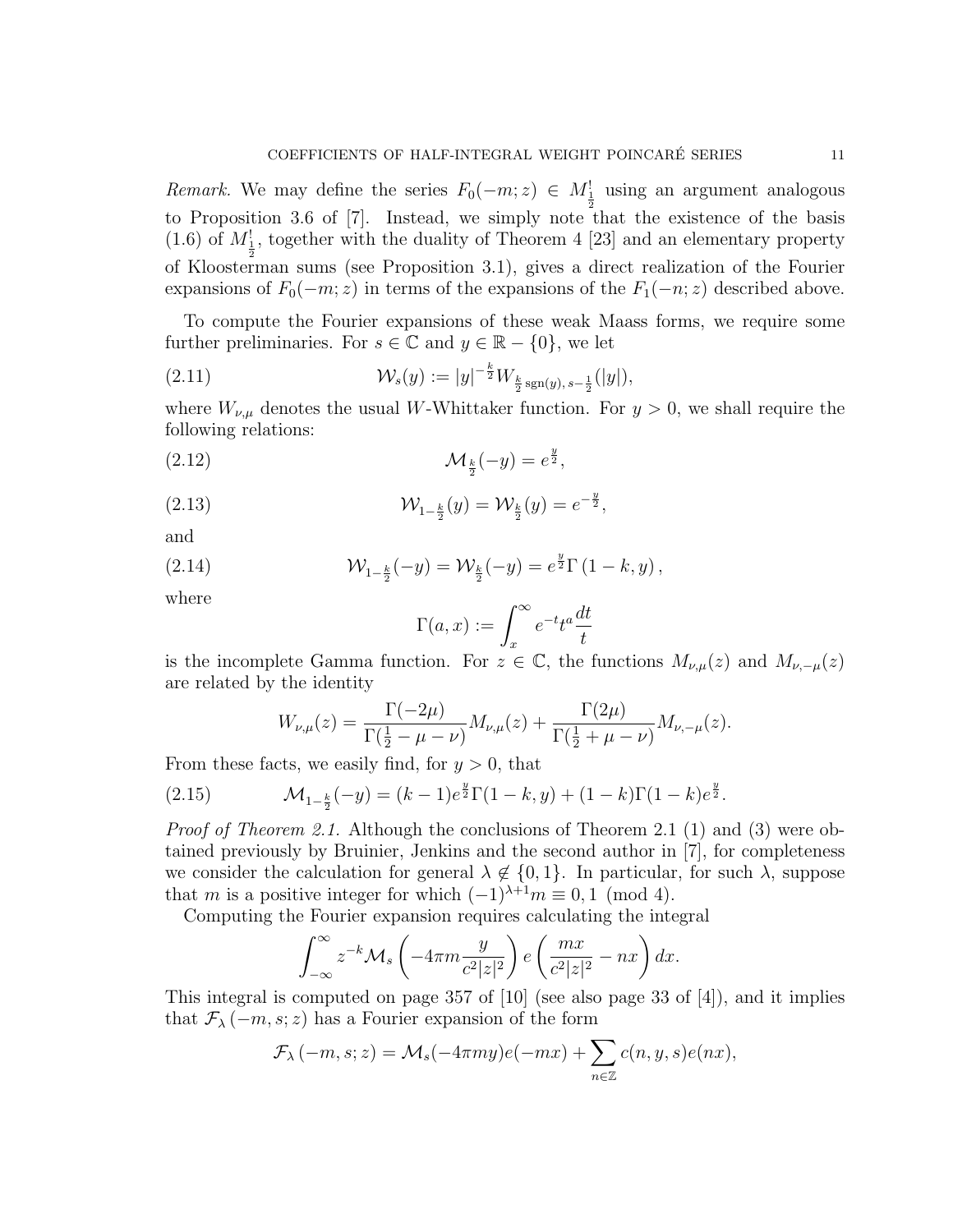where the coefficients  $c(n, y, s)$  are given by

$$
\begin{cases} \frac{2\pi i^{-k}\Gamma(2s)}{\Gamma(s-\frac{k}{2})}\left|\frac{n}{m}\right|^{\frac{\lambda}{2}-\frac{1}{4}}\sum_{\substack{c>0\\c\equiv 0\pmod{4}}} \frac{K_{\lambda}(-m,n,c)}{c}J_{2s-1}\left(\frac{4\pi\sqrt{|mn|}}{c}\right) \mathcal{W}_s(4\pi ny), & n<0,\\\frac{2\pi i^{-k}\Gamma(2s)}{\Gamma(s-\frac{k}{2})}(n/m)^{\frac{\lambda}{2}-\frac{1}{4}}\sum_{\substack{c\equiv 0\pmod{4}}} \frac{K_{\lambda}(-m,n,c)}{\Gamma(s-\frac{1}{2})}J_{2s-1}\left(\frac{4\pi\sqrt{mn}}{2}\right) \mathcal{W}_s(4\pi ny), & n>0,\end{cases}
$$

$$
\begin{cases} \frac{2\pi i^{-k}\Gamma(2s)}{\Gamma(s+\frac{k}{2})}(n/m)^{\frac{\lambda}{2}-\frac{1}{4}} & \sum_{c>0} \frac{K_{\lambda}(-m,n,c)}{c} I_{2s-1}\left(\frac{4\pi\sqrt{mn}}{c}\right) \mathcal{W}_s(4\pi ny), & n>0, \end{cases}
$$

$$
\frac{4^{\frac{3}{4}-\frac{\lambda}{2}}\pi^{\frac{3}{4}+s-\frac{\lambda}{2}}i^{-k}m^{s-\frac{\lambda}{2}-\frac{1}{4}}y^{\frac{3}{4}-s-\frac{\lambda}{2}}\Gamma(2s-1)}{\Gamma(s+\frac{k}{2})\Gamma(s-\frac{k}{2})}\sum_{\substack{c>0\\c\equiv 0\pmod{4}}} \frac{K_{\lambda}(-m,0,c)}{c^{2s}},\qquad n=0.
$$

Here  $J_s(x)$  denotes the usual J-Bessel function, the so-called Bessel function of the first kind.

The Fourier expansion defines an analytic continuation of  $\mathcal{F}_{\lambda}(-m, s; z)$  to Re $(s)$ 3/4. For  $\lambda \geq 2$ , we then find that  $\mathcal{F}_{\lambda}(-m, \frac{k}{2}; z)$  is a weak Maass form of weight  $\lambda + \frac{1}{2}$  $\frac{1}{2}$ . Thanks to the Γ-factor, the Fourier coefficients  $c(n, y, s)$  vanish for negative n, and so each  $\mathcal{F}_{\lambda}(-m,\frac{k}{2};z)$  is a weakly holomorphic modular form on  $\Gamma_0(4)$ . Applying Kohnen's projection operator (see page 250 of [16]) to these series gives Theorem 2.1 (1).

The situation is a little more complicated if  $\lambda \leq -1$ . Arguing as above, by letting  $s = 1 - k/2$  we obtain a weak Maass form  $\mathcal{F}_{\lambda}(-m, 1 - \frac{k}{2})$  $\frac{k}{2}$ ; *z*) of weight  $k = \lambda + \frac{1}{2}$  $rac{1}{2}$  on  $\Gamma_0(4)$ . Using (2.14) and (2.15), we find that its Fourier expansion has the form

(2.16) 
$$
\mathcal{F}_{\lambda}\left(-m, 1-\frac{k}{2}; z\right) = (k-1)\left(\Gamma(1-k, 4\pi my) - \Gamma(1-k)\right)q^{-m} + \sum_{n \in \mathbb{Z}} c(n, y)e(nz),
$$

where the coefficients  $c(n, y)$ , for  $n < 0$ , are given by

$$
2\pi i^{-k} (1-k) \left| \frac{n}{m} \right|^{\frac{\lambda}{2} - \frac{1}{4}} \Gamma(1-k, 4\pi |n| y). \sum_{\substack{c > 0 \\ c \equiv 0 \pmod{4}}} \frac{K_{\lambda}(-m, n, c)}{c} \cdot J_{\frac{1}{2} - \lambda} \left( \frac{4\pi}{c} \sqrt{|mn|} \right).
$$

For  $n \geq 0$ , (2.13) allows us to conclude that the  $c(n, y)$  are given by

$$
\begin{cases} 2\pi i^{-k} \Gamma(2-k) (n/m)^{\frac{\lambda}{2} - \frac{1}{4}} \sum_{\substack{c>0 \\ c \equiv 0 \pmod{4}}} \frac{K_{\lambda}(-m, n, c)}{c} \cdot I_{\frac{1}{2} - \lambda} \left( \frac{4\pi}{c} \sqrt{mn} \right), & n > 0, \\ 4^{\frac{3}{4} - \frac{\lambda}{2}} \pi^{\frac{3}{2} - \lambda} i^{-k} m^{\frac{1}{2} - \lambda} \sum_{\substack{c>0 \\ c \equiv 0 \pmod{4}}} \frac{K_{\lambda}(-m, 0, c)}{c^{\frac{3}{2} - \lambda}}. & n = 0. \end{cases}
$$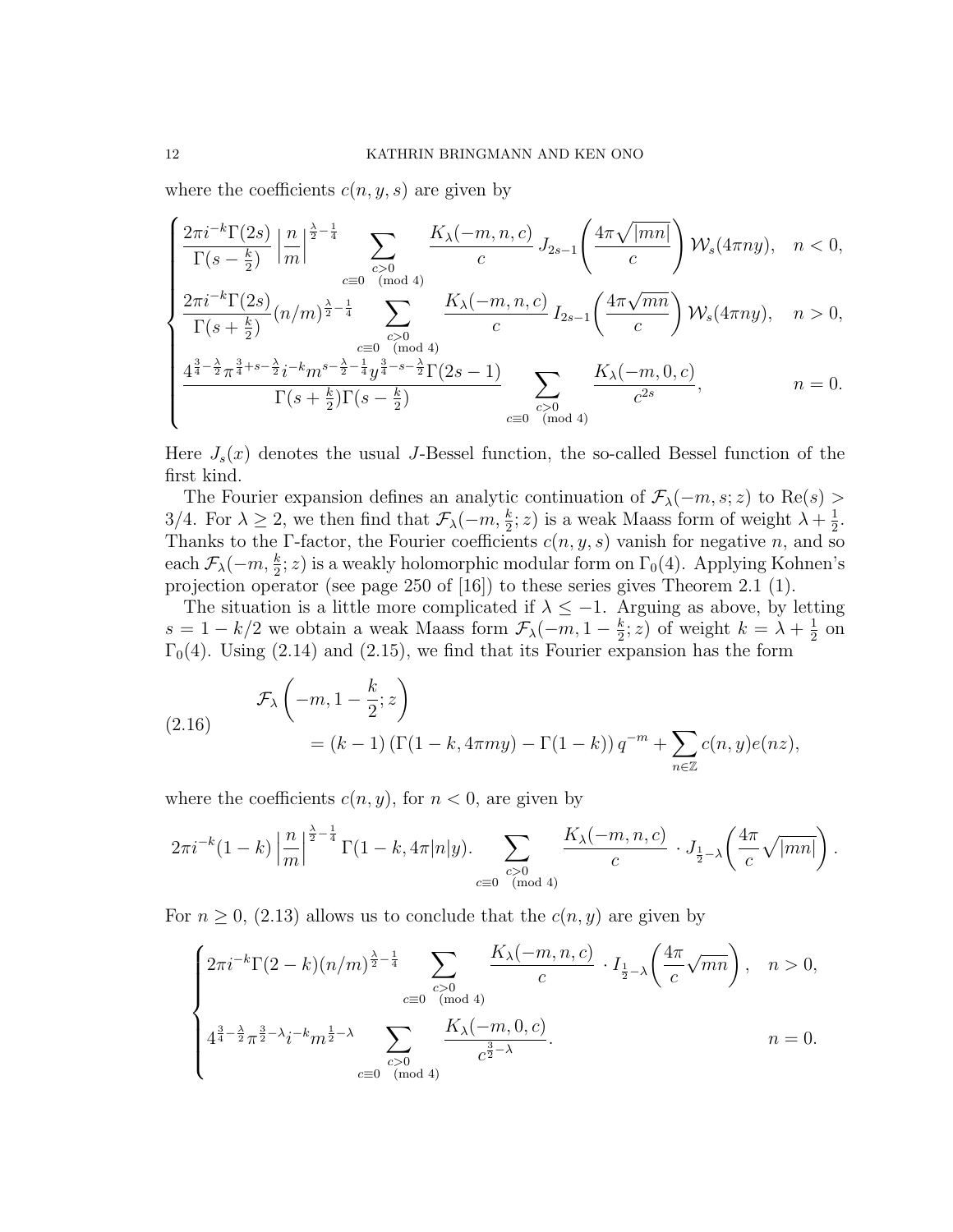The numbers  $b_{\lambda}(-m; n)$  are the Fourier coefficients of the images of the forms above under Kohnen's projection operator  $pr_{\lambda}$ . One readily checks that this returns the desired formulas.

Remark. If  $\lambda \in \{-6, -4, -3, -2, -1\}$ , then the functions  $F_{\lambda}(-m; z)$  are in  $M^!_{\lambda + \frac{1}{2}}$ , and their  $q$ -expansions are of the form

(2.17) 
$$
F_{\lambda}(-m; z) = q^{-m} + \sum_{\substack{n \geq 0 \\ (-1)^{\lambda}n \equiv 0,1 \pmod{4}}} b_{\lambda}(-m; n) q^{n}.
$$

This claim is equivalent to the vanishing of the non-holomorphic terms appearing in the proof of Theorem 2.1 for these  $\lambda$ .

To justify this vanishing, recall that there is an anti-linear differential operator  $\xi_k$ that takes weak Maass forms of weight k to weakly holomorphic modular forms of weight  $2 - k$  (see Proposition 3.2 of [5]). It is defined by

(2.18) 
$$
\xi_k(f)(z) := 2iy^k \frac{\partial}{\partial \bar{z}} f(z).
$$

This operator has the property that  $\ker(\xi_k)$  is the subset of weight k weak Maass forms which are weakly holomorphic modular forms. To prove our claim, apply  $\xi_k$ to the Fourier expansion of  $\mathcal{F}_{\lambda}(-m, 1-\frac{k}{2})$  $\frac{k}{2}$ ; z) given by (2.16). Since  $\xi_k(f) = 0$  for holomorphic f, and since  $\xi_k$  is anti-linear, the non-trivial contributions can only arise from  $\xi_k(\Gamma(1-k, 4\pi|n|y))$ , where *n* is a negative integer. For negative *n* it is easy to show that

$$
\xi_k \left( \Gamma(1 - k, 4\pi |n|y) \right) = -(4\pi |n|)^{1-k} e^{4\pi ny}.
$$

Therefore

$$
\xi_k\left(\mathcal{F}_\lambda\left(-m, 1-\frac{k}{2}; z\right)\right) = \sum_{n>0} c(n)q^n,
$$

where  $c(n)$ , for  $n \neq m$ , is

$$
-2\pi i^{(\lambda+\frac{1}{2})}\left(\frac{1}{2}-\lambda\right)(n/m)^{\frac{\lambda}{2}-\frac{1}{4}}(4\pi n)^{\frac{1}{2}-\lambda}\sum_{\substack{c>0\\c\equiv 0\pmod{4}}} \frac{\overline{K_{\lambda}(-m,n,c)}}{c}\cdot \overline{J_{\frac{1}{2}-\lambda}\left(\frac{4\pi}{c}\sqrt{mn}\right)},
$$

and for  $n = m$  is

$$
-\left(\frac{1}{2}-\lambda\right)\Gamma\left(\frac{1}{2}-\lambda\right)(4\pi m)^{\frac{1}{2}-\lambda}
$$
  

$$
-2\pi i^{(\lambda+\frac{1}{2})}\left(\frac{1}{2}-\lambda\right)(4\pi m)^{\frac{1}{2}-\lambda}\sum_{\substack{c>0\\c\equiv 0\pmod{4}}} \frac{\overline{K_{\lambda}(-m,m,c)}}{c} \cdot \overline{J_{\frac{1}{2}-\lambda}\left(\frac{4\pi}{c}m\right)}.
$$

From these calculations it follows that  $\xi_k$   $\left(\mathcal{F}_{\lambda}\left(-m,1-\frac{k}{2}\right)\right)$  $(\frac{k}{2}; z)$ ) is a weight 2 – k cusp form on  $\Gamma_0(4)$ . Since  $S_{2-k}^!$  is trivial for these  $\lambda$ , it follows that  $c(n) = 0$  for all n.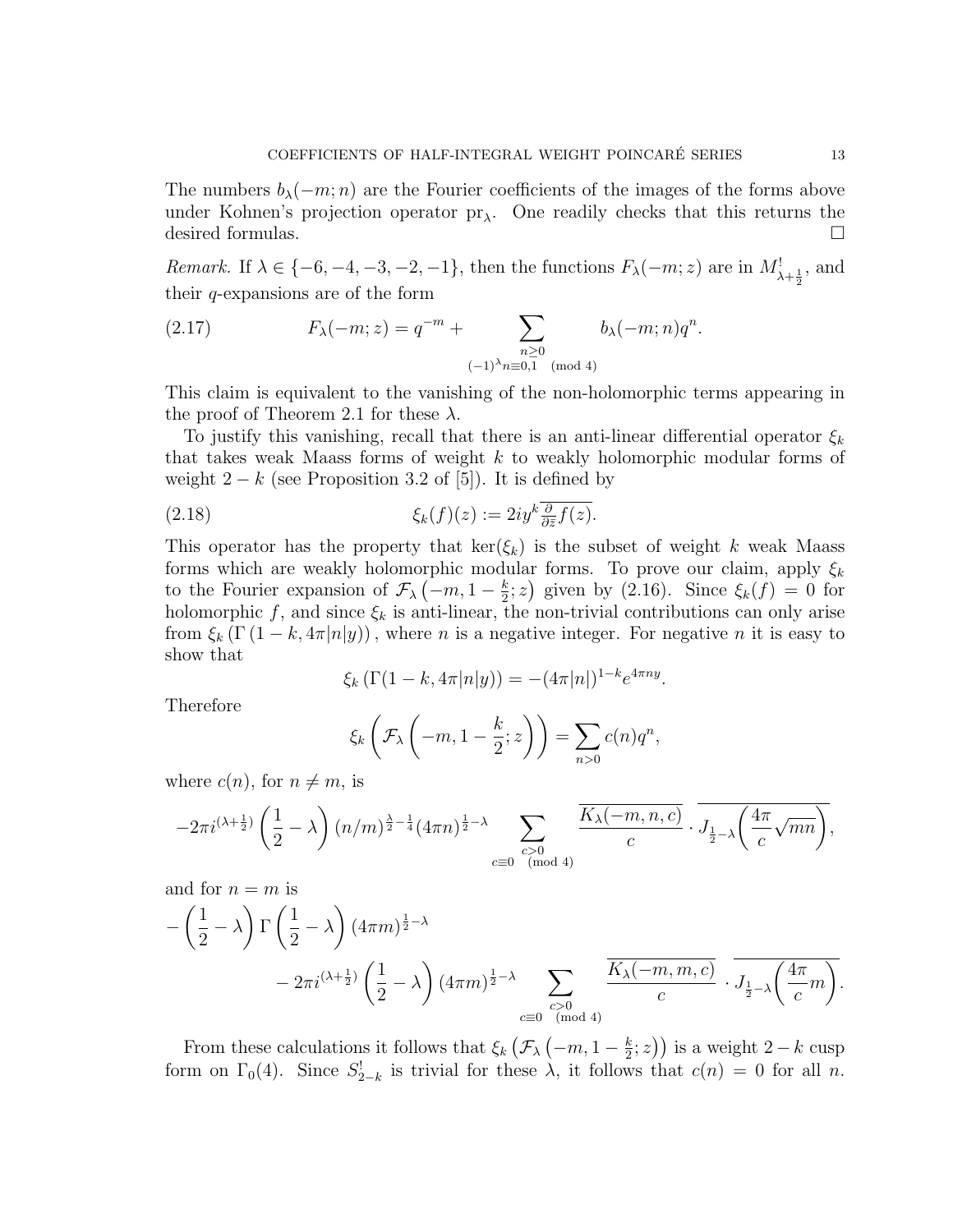#### 14 KATHRIN BRINGMANN AND KEN ONO

Consequently, the coefficients for  $n < 0$ , with the exception of  $n = -m$  must vanish. For  $n = -m$ , the normalization given by (1.8) now confirms (2.17).

## 3. Kloosterman and Salie sums and the proof of Theorem 1.1 ´

Here we give classical facts concerning half-integral weight Kloosterman sums and Salié sums. We recall how such sums are related, and give a reformulation of certain Salié sums as Poincaré-type series over CM points. However, we begin by using the formulas from Theorem 2.1 to prove Theorem 1.1.

3.1. Proof of Theorem 1.1. Here we prove Theorem 1.1 using the explicit formulas contained in Theorem 2.1. Thanks to these formulas, duality follows from the following elementary proposition.

**Proposition 3.1.** Suppose that  $c > 0$  is a multiple of 4. If  $\lambda$ , m, and n are integers, then

$$
K_{\lambda}(-m, n, c) = (-1)^{\lambda} i \cdot K_{1-\lambda}(-n, m, c).
$$

*Proof.* For v coprime to c, we have that  $\left(\frac{c}{n}\right)$  $\left(\frac{c}{v}\right) = \left(\frac{c}{v}\right)$  $\frac{c}{-\overline{v}}$ , and  $\overline{v} \equiv v \pmod{4}$ , and so

$$
K_{\lambda}(-m, n, c) = \sum_{v \pmod{c}} \left(\frac{c}{v}\right) \epsilon_v^{2\lambda + 1} e\left(\frac{-m\overline{v} + nv}{c}\right)
$$
  
= 
$$
\sum_{-\overline{v} \pmod{c}} \left(\frac{c}{v}\right) \epsilon_{-v}^{2\lambda + 1} e\left(\frac{-n\overline{v} + mv}{c}\right).
$$

Since  $\epsilon_{-v}^{2\lambda+1} = (-1)^{\lambda} i \epsilon_v^{2(1-\lambda)+1}$ , it follows that  $K_{\lambda}(-m, n, c) = (-1)^{\lambda} i \cdot K_{1-\lambda}(-n, m, c)$ . П

Proof of Theorem 1.1. In Theorem 2.1, it is clear that the I-Bessel function factors exactly correspond for  $\lambda$  and  $1 - \lambda$ . Furthermore, when  $\lambda = 1$  and  $1 - \lambda = 0$ , Theorem 2.1 (3) and (4) shows that the class number summands obey the alleged duality. To complete the proof one simply observes that we may transform the formula for  $b_{\lambda}(-m; n)$  into the formula for  $-b_{1-\lambda}(-n; m)$ . Thanks to Proposition 3.1, this is achieved by replacing, for each c, the Kloosterman sum  $K_{\lambda}(-m, n, c)$  by  $(-1)^{\lambda}i$ .  $K_{1-\lambda}(-n, m, c).$ 

3.2. Facts about Kloosterman sums and Salié sums. The results in this paper are derived from the classical fact that the half-integral weight Kloosterman sums are easily described in terms of simpler sums, the Salié sums. Suppose that  $D_1 \equiv 0, 1$ (mod 4) is a fundamental discriminant. Recall that 1 is considered to be a fundamental discriminant. If  $\lambda$  is an integer,  $D_2 \neq 0$  is an integer for which  $(-1)^{\lambda}D_2 \equiv 0, 1 \pmod{4}$ ,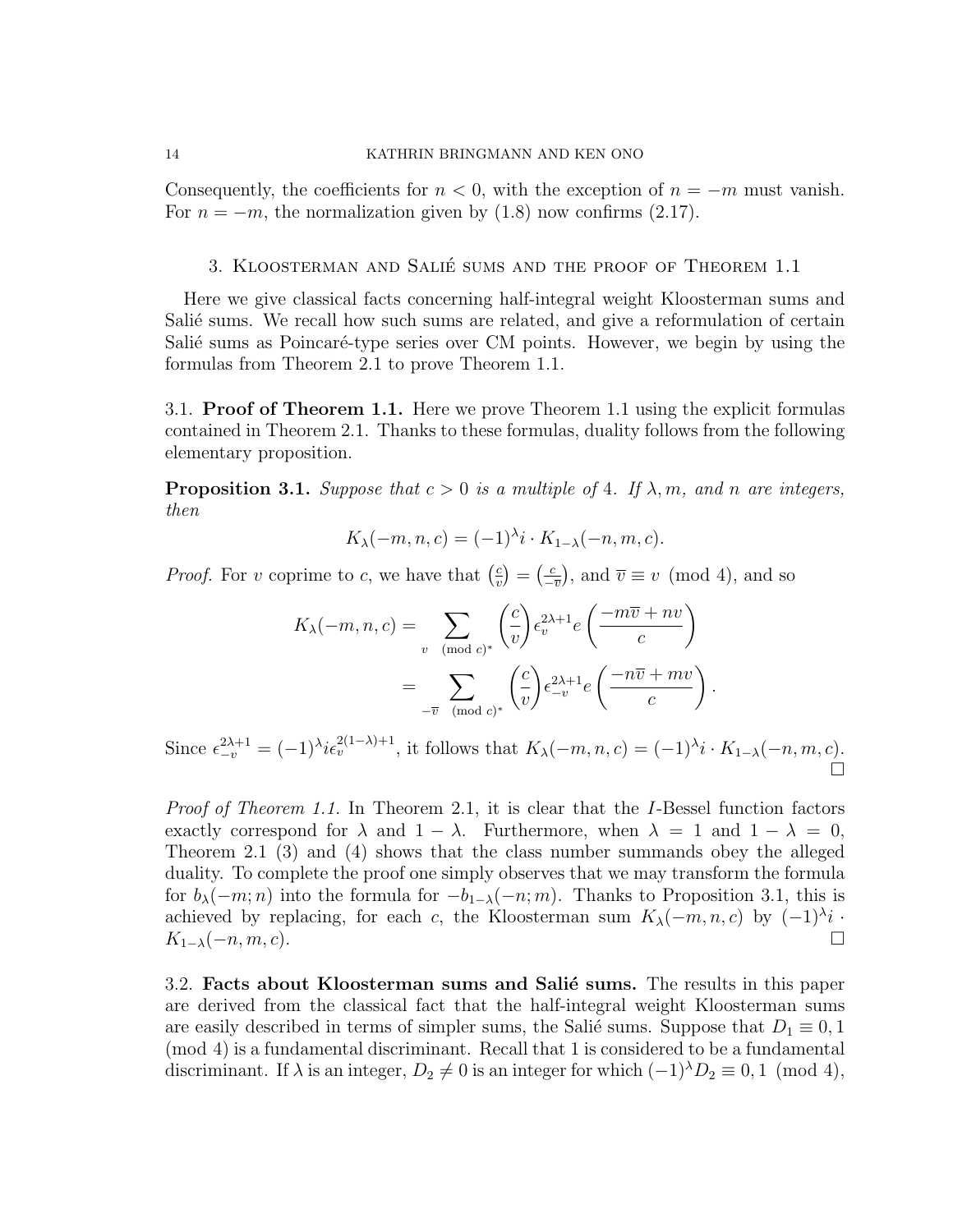and N is a positive multiple of 4, then define the generalized Salié sum  $S_{\lambda}(D_1, D_2, N)$ by

$$
(3.1) \ S_{\lambda}(D_1, D_2, N) := \sum_{\substack{x \pmod{N} \\ x^2 \equiv (-1)^{\lambda} D_1 D_2 \pmod{N}}} \chi_{D_1}\left(\frac{N}{4}, x, \frac{x^2 - (-1)^{\lambda} D_1 D_2}{N}\right) e\left(\frac{2x}{N}\right),
$$

where  $\chi_{D_1}(a, b, c)$ , for a binary quadratic form  $Q = [a, b, c]$ , is given by (3.2)

$$
\chi_{D_1}(a,b,c) := \begin{cases} 0 & \text{if } (a,b,c,D_1) > 1, \\ \left(\frac{D_1}{r}\right) & \text{if } (a,b,c,D_1) = 1 \text{ and } Q \text{ represents } r \text{ with } (r,D_1) = 1. \end{cases}
$$

Remark. If  $D_1 = 1$ , then  $\chi_{D_1}$  is trivial. Therefore, if  $(-1)^{\lambda}D_2 \equiv 0, 1 \pmod{4}$ , then

$$
S_{\lambda}(1, D_2, N) = \sum_{\substack{x \pmod{N} \\ x^2 \equiv (-1)^{\lambda}D_2 \pmod{N}}} e\left(\frac{2x}{N}\right).
$$

Half-integral weight Kloosterman sums are essentially equal to such Salié sums. Relations of this type are well known, and they play fundamental roles throughout the theory of half-integral weight modular forms (for example, in the work of Iwaniec, and later work of Duke, bounding coefficients of half-integral weight cusp forms). Here we recall a special case of such relations (for example, see Proposition 5 of [16]).

**Proposition 3.2.** Suppose that N is a positive multiple of 4, and that  $D_1$  is a fundamental discriminant. If  $\lambda$  is an integer, and  $D_2$  is a non-zero integer for which  $(-1)^{\lambda}D_2 \equiv 0, 1 \pmod{4}$ , then

$$
N^{-\frac{1}{2}}(1 - (-1)^{\lambda}i)(1 + \delta_{odd}(N/4)) \cdot K_{\lambda}((-1)^{\lambda}D_1, D_2, N) = S_{\lambda}(D_1, D_2, N).
$$

Using Proposition 3.2 and Theorem 2.1, we may rewrite the coefficients of the halfintegral weight Maass-Poincaré series in terms of the simpler looking Salié sums. This simple reformulation, combined with the next proposition, underlies and explains the general phenomenon in which coefficients of half-integral weight modular forms are described as traces of singular moduli. The following proposition, well known to experts, describes these Salié sums themselves as Poincaré series over CM points.

**Proposition 3.3.** Suppose that  $\lambda$  is an integer, and that  $D_1$  is a fundamental discriminant. If  $D_2$  is a non-zero integer for which  $(-1)^{\lambda}D_2 \equiv 0,1 \pmod{4}$  and  $(-1)^{\lambda}D_1D_2 <$ 0, then for every positive integer a we have

$$
S_{\lambda}(D_1, D_2, 4a) = 2 \sum_{Q \in \mathcal{Q}_{|D_1D_2|}/\Gamma} \frac{\chi_{D_1}(Q)}{\omega_Q} \sum_{\substack{A \in \Gamma_{\infty} \setminus SL_2(\mathbb{Z}) \\ \text{Im}(A\tau_Q) = \frac{\sqrt{|D_1D_2|}}{2a}}} e\left(-\text{Re}(A\tau_Q)\right).
$$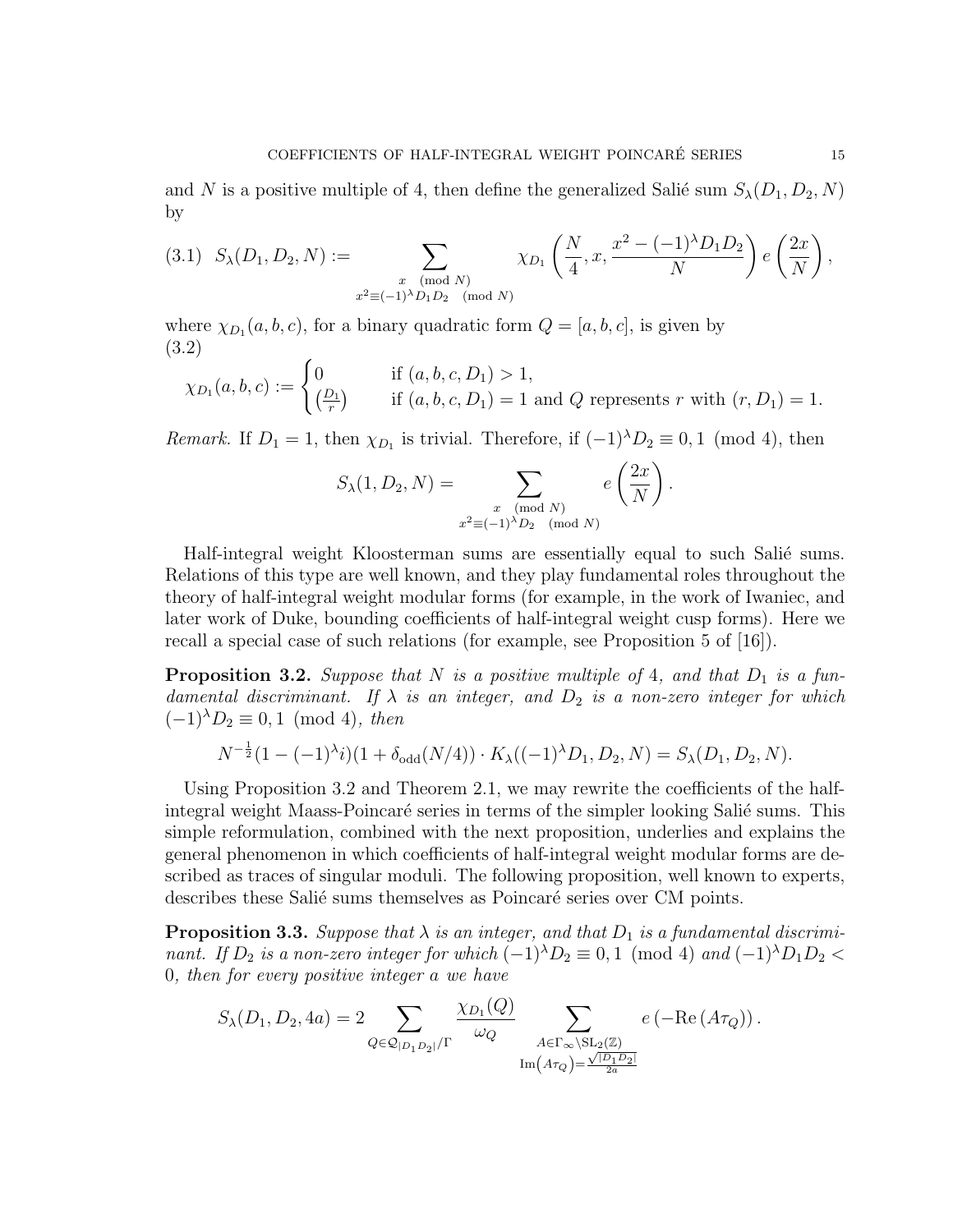Proof. For every integral binary quadratic form

$$
Q(x, y) = ax^2 + bxy + cy^2
$$

of discriminant  $(-1)^{\lambda}D_1D_2$ , there is a unique point  $\tau_Q$  in the upper half of the complex plane that is a root of  $Q(x, 1) = 0$ . Clearly  $\tau_Q$  is equal to

(3.3) 
$$
\tau_Q = \frac{-b + i\sqrt{|D_1 D_2|}}{2a},
$$

and the coefficient b of Q solves the congruence

(3.4) 
$$
b^2 \equiv (-1)^{\lambda} D_1 D_2 \pmod{4a}.
$$

Conversely, every solution of (3.4) corresponds to a quadratic form with an associated CM point as above. There is a one-to-one correspondence between the solutions of

$$
b^2 - 4ac = (-1)^{\lambda} D_1 D_2 \qquad (a, b, c \in \mathbb{Z}, a, c > 0)
$$

and the points of the orbits

$$
\bigcup_{Q} \left\{ A \tau_Q : A \in SL_2(\mathbb{Z})/\Gamma_{\tau_Q} \right\},\,
$$

where  $\Gamma_{\tau_Q}$  denotes the isotropy subgroup of  $\tau_Q$  in  $SL_2(\mathbb{Z})$ , and where Q varies over the representatives of  $\mathcal{Q}_{|D_1D_2|}/\Gamma$ . The group  $\Gamma_{\infty}$  preserves the imaginary part of such a CM point  $\tau_Q$ , and preserves (3.4). However, it does not preserve the middle coefficient  $b$  of the corresponding quadratic forms modulo  $4a$ . It identifies the congruence classes  $b, b+2a \pmod{4a}$  appearing in the definition of  $S_{\lambda}(D_1, D_2, 4a)$ . Since  $\chi_{D_1}(Q)$  is fixed under the action of  $\Gamma_{\infty}$ , the corresponding summands for such pairs of congruence classes are equal. Proposition 3.3 follows easily since  $\#\Gamma_{\tau_Q} = 2\omega_Q$ , and since both  $\Gamma_{\tau_Q}$ and  $\Gamma_{\infty}$  contain the negative identity matrix.  $\Box$ 

## 4. MODULAR INVARIANT POINCARÉ SERIES

Here we recall the properties of the Poincaré series  $\mathfrak{F}_{\lambda}(z)$  which are the modular invariants whose singular values determine the coefficients of the Maass-Poincaré series  $F_{\lambda}(-m; z)$ . These series were defined and investigated by Niebur in [19]. Recall that they are defined by

(4.1)  
\n
$$
\mathfrak{F}_{\lambda}(z) := \begin{cases}\n\pi \sum_{A \in \Gamma_{\infty} \backslash \mathrm{SL}_2(\mathbb{Z})} \mathrm{Im}(Az)^{\frac{1}{2}} I_{\lambda - \frac{1}{2}}(2\pi \mathrm{Im}(Az)) e(-\mathrm{Re}(Az)) & \text{if } \lambda > 1, \\
-12 + \pi \sum_{A \in \Gamma_{\infty} \backslash \mathrm{SL}_2(\mathbb{Z})} \mathrm{Im}(Az)^{\frac{1}{2}} I_{\frac{1}{2}}(2\pi \mathrm{Im}(Az)) e(-\mathrm{Re}(Az)) & \text{if } \lambda = 1.\n\end{cases}
$$

Strictly speaking, this definition is not well defined when  $\lambda = 1$  since the defining series is not absolutely convergent. A significant portion of Niebur's paper is devoted to defining  $\mathfrak{F}_1(z)$  via analytic continuation, and it turns out that  $\mathfrak{F}_1(z) = \frac{1}{2}(j(z) - 744)$ .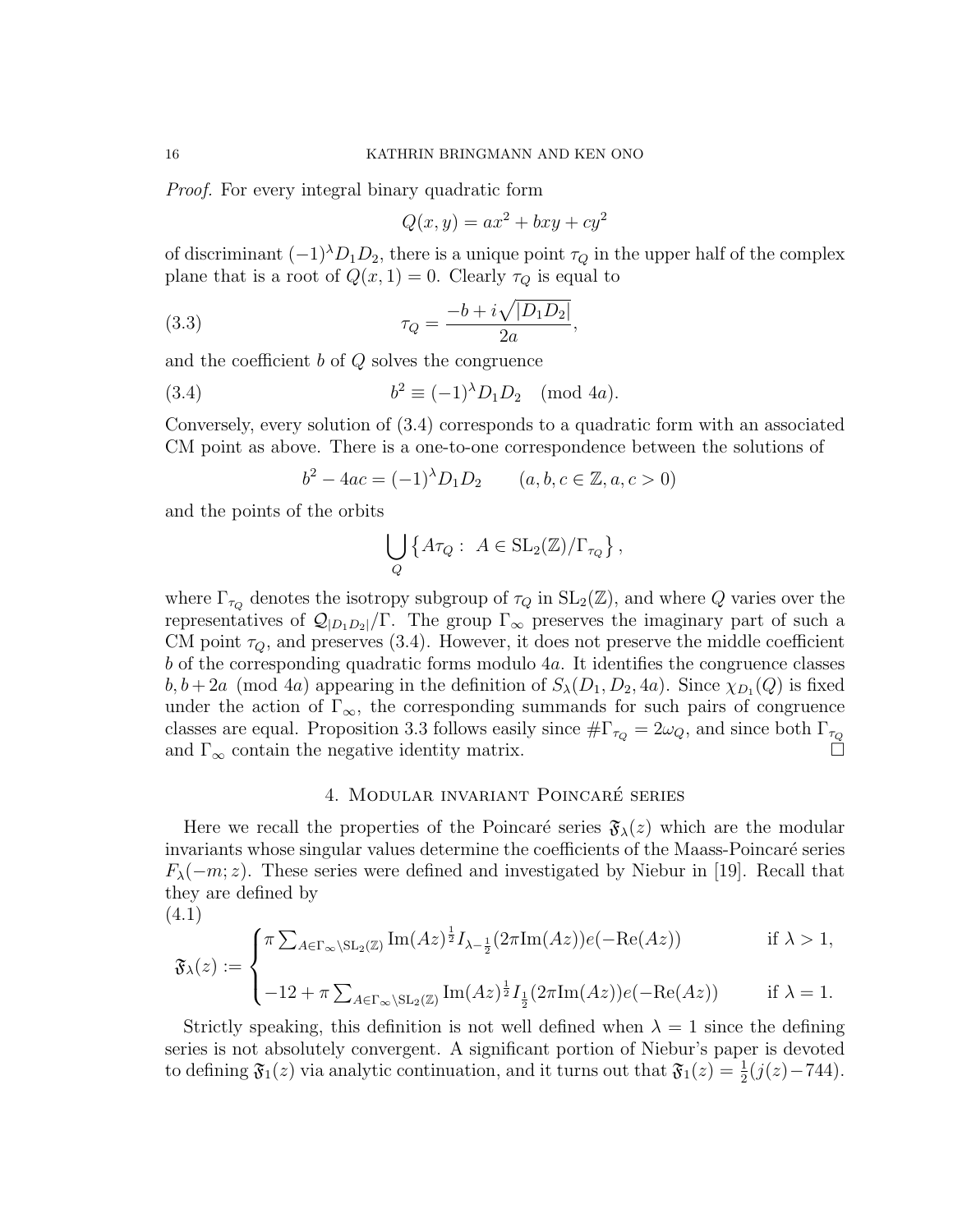For the remainder of this section suppose that  $\lambda > 1$  is an integer. Since we have

$$
y^{1/2} I_{\lambda - 1/2}(y) = O(y^{\lambda}) \qquad (y \to 0),
$$

it follows that the defining series for  $\mathfrak{F}_{\lambda}(z)$  is absolutely uniformly convergent. Since the function

$$
f_{\lambda}(z) := \pi \text{Im}(z)^{\frac{1}{2}} I_{\lambda - \frac{1}{2}}(2\pi \text{Im}(z)) e(-\text{Re}(z))
$$

satisfies

$$
\Delta_0(f_\lambda(z)) = \lambda(1-\lambda)f_\lambda(z),
$$

where

$$
\Delta_0 := -y^2 \left( \frac{\partial^2}{\partial x^2} + \frac{\partial^2}{\partial y^2} \right),
$$

we have that

$$
\Delta_0(\mathfrak{F}_\lambda(z))=(1-\lambda)\lambda\mathfrak{F}_\lambda(z).
$$

Therefore,  $\mathfrak{F}_{\lambda}(z)$  is an eigenfunction of the weight 0 hyperbolic Laplacian  $\Delta_0$ , and has eigenvalue  $\lambda(1-\lambda)$ . Consequently,  $\mathfrak{F}_{\lambda}(z)$  is a weight 0 Maass form. However, it is not a weak Maass form since it is not harmonic.

Niebur [19] computed the Fourier expansion of  $\mathfrak{F}_{\lambda}(z)$ , and he found that

$$
\mathfrak{F}_{\lambda}(z) = \pi I_{\lambda - \frac{1}{2}}(2\pi y)e^{-2\pi y}y^{\frac{1}{2}}q^{-1} + 2\sum_{n \in \mathbb{Z}} b_{\lambda}(n, y)q^{n},
$$

where

$$
\int \frac{y^{1-\lambda}\pi^{\lambda+1}}{(2\lambda-1)(\lambda-1)!} \sum_{c>0} \frac{\mathcal{S}(-1,0;c)}{c^{2\lambda}} \qquad n=0,
$$

$$
(4.2) \ b_{\lambda}(n,y) := \begin{cases} \overline{(2\lambda - 1)(\lambda - 1)!} \sum_{c > 0} \overline{c^{2\lambda}} & n = 0, \\ \pi y^{1/2} e^{2\pi ny} K_{\lambda - \frac{1}{2}} (2\pi |n|y) \sum_{c > 0} \frac{\mathcal{S}(n, -1; c)}{c} I_{2\lambda - 1} \left( \frac{4\pi \sqrt{n}}{c} \right) & n > 0, \end{cases}
$$

$$
\begin{cases}\n c>0 & \text{if } \\ \pi y^{1/2} e^{2\pi ny} K_{\lambda - \frac{1}{2}}(2\pi |n|y) \sum_{c>0} \frac{\mathcal{S}(n, -1; c)}{c} J_{2\lambda - 1} \left( \frac{4\pi \sqrt{|n|}}{c} \right) & n < 0.\n\end{cases}
$$

Here  $S(n, m; c)$  denotes the integer weight Kloosterman sum

$$
\mathcal{S}(n,m;c) := \sum_{\nu \pmod{c}^*} e\left(\frac{n\nu + m\overline{\nu}}{c}\right).
$$

Remark. The reader is warned that there are typographical errors in Niebur's formulas.

In Theorems 10 and 11 of [23], Zagier proved that the coefficients of several halfintegral weight modular forms are traces of non-holomorphic modular forms. Moreover, he notes that these forms are images of weakly holomorphic modular forms under standard differential operators. Theorem 1.2 includes these results thanks to Niebur's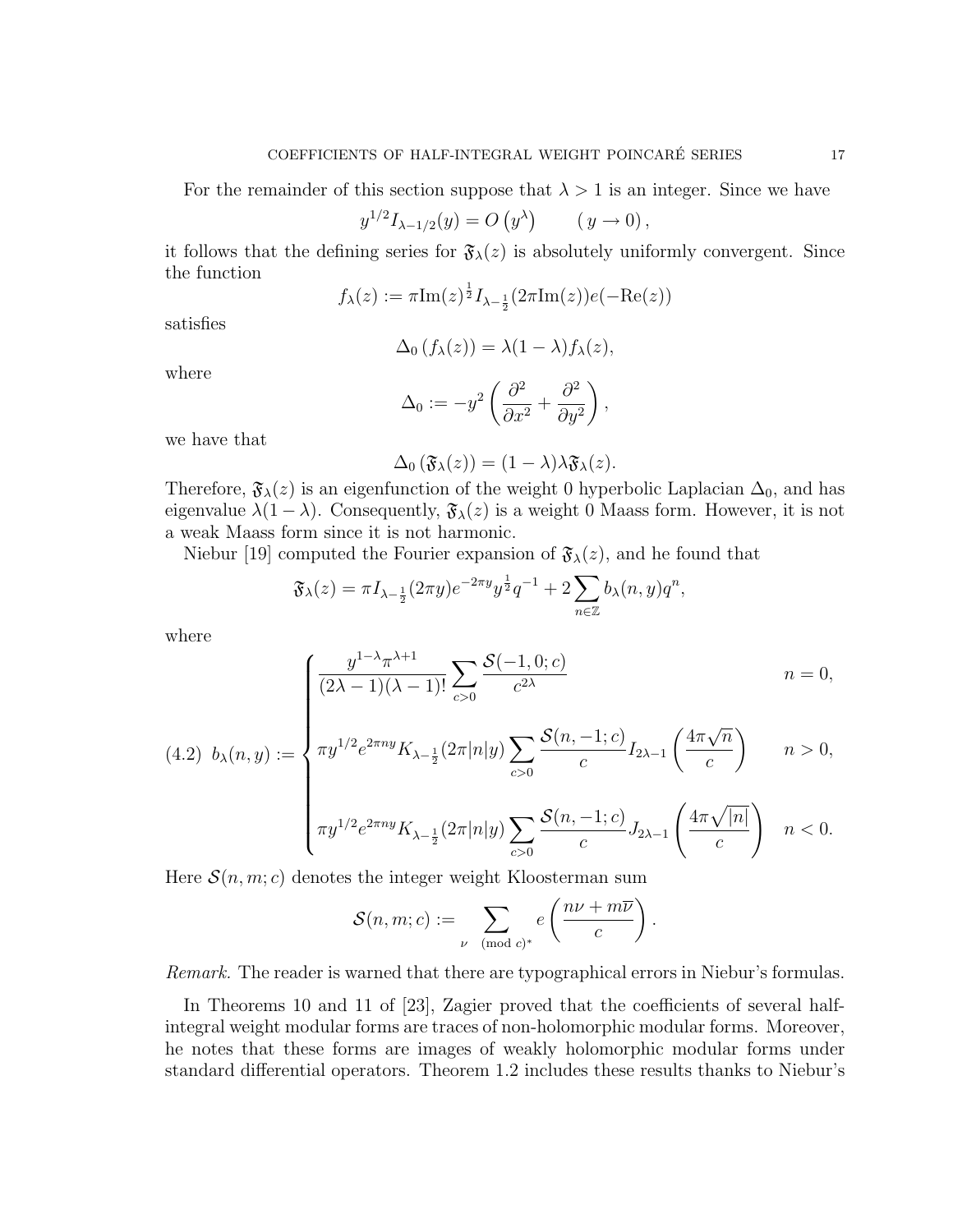formulas (4.2). For these results, it turns out that the relevant weakly holomorphic modular forms (see [19])  $g_{\lambda}(z)$  of weight  $2-2\lambda$  on  $SL_2(\mathbb{Z})$  have Fourier expansions of the form

$$
g_{\lambda}(z) = q^{-1} + \frac{4(-1)^{\lambda+1}\pi^{2\lambda+\frac{1}{2}}}{\Gamma(\lambda-\frac{1}{2})(2\lambda-1)(\lambda-1)!} \cdot \sum_{c>0} \frac{\mathcal{S}(-1,0;c)}{c^{2\lambda}} + 2\pi(-1)^{\lambda+1} \sum_{n\geq 1} n^{-\lambda+\frac{1}{2}} \sum_{c>0} \frac{\mathcal{S}(n,-1;c)}{c} \cdot I_{2\lambda-1} \left(\frac{4\pi\sqrt{n}}{c}\right) q^n.
$$

A brief inspection reveals that the same Kloosterman sum and I-Bessel factors appear in both (4.2) and (4.3). In a recent preprint [18], Miller and Pixton elaborate on these observations to obtain general theorems about "traces" of algebraic values of suitable non-holomorphic modular forms as coefficients of Maass-Poincaré series. These nonholomorphic modular forms, as in Theorem 11 of [23], are obtained by applying suitable differential operators to weakly holomorphic modular forms.

*Example.* For completeness, we note that the modular forms  $g_{\lambda}(z)$  are simple to realize in terms of the classical modular forms on  $SL_2(\mathbb{Z})$ . For example, we have that

$$
g_1(z) = j(z) - 720 = q^{-1} + 24 + 196884q + \cdots,
$$
  
\n
$$
g_2(z) = \frac{E_4(z)E_6(z)}{\Delta(z)} = q^{-1} - 240 - 141444q - \cdots,
$$
  
\n
$$
g_3(z) = \frac{E_4(z)^2}{\Delta(z)} = q^{-1} + 504 + 73764q + \cdots.
$$

Note that if  $\lambda = 1$ , then we have  $2\mathfrak{F}_1(z) + 24 = g_1(z)$ . If  $\lambda = 2$ , then

$$
\mathfrak{F}_2(z) = -\frac{1}{2} \left( \frac{1}{2\pi i} \frac{\partial}{\partial z} + \frac{1}{2\pi \text{Im}(z)} \right) g_2(z).
$$

## 5. Proof of Theorem 1.2

Here we prove Theorem 1.2 using the definitions of the series  $F_{\lambda}(-m; z)$  and  $\mathfrak{F}_{\lambda}(z)$ , and Propositions 3.2 and 3.3.

*Proof of Theorem 1.2.* Here we prove the cases where  $\lambda \geq 2$ . The argument when  $\lambda = 1$  is identical. For  $\lambda \geq 2$ , Theorem 2.1 (1) implies that

$$
b_{\lambda}(-m;n) = (-1)^{[(\lambda+1)/2]} \pi \sqrt{2} (n/m)^{\frac{\lambda}{2} - \frac{1}{4}} (1 - (-1)^{\lambda} i)
$$
  
 
$$
\times \sum_{\substack{c>0 \\ c \equiv 0 \pmod{4}}} (1 + \delta_{\text{odd}}(c/4)) \frac{K_{\lambda}(-m,n,c)}{c} \cdot I_{\lambda - \frac{1}{2}} \left( \frac{4\pi \sqrt{mn}}{c} \right).
$$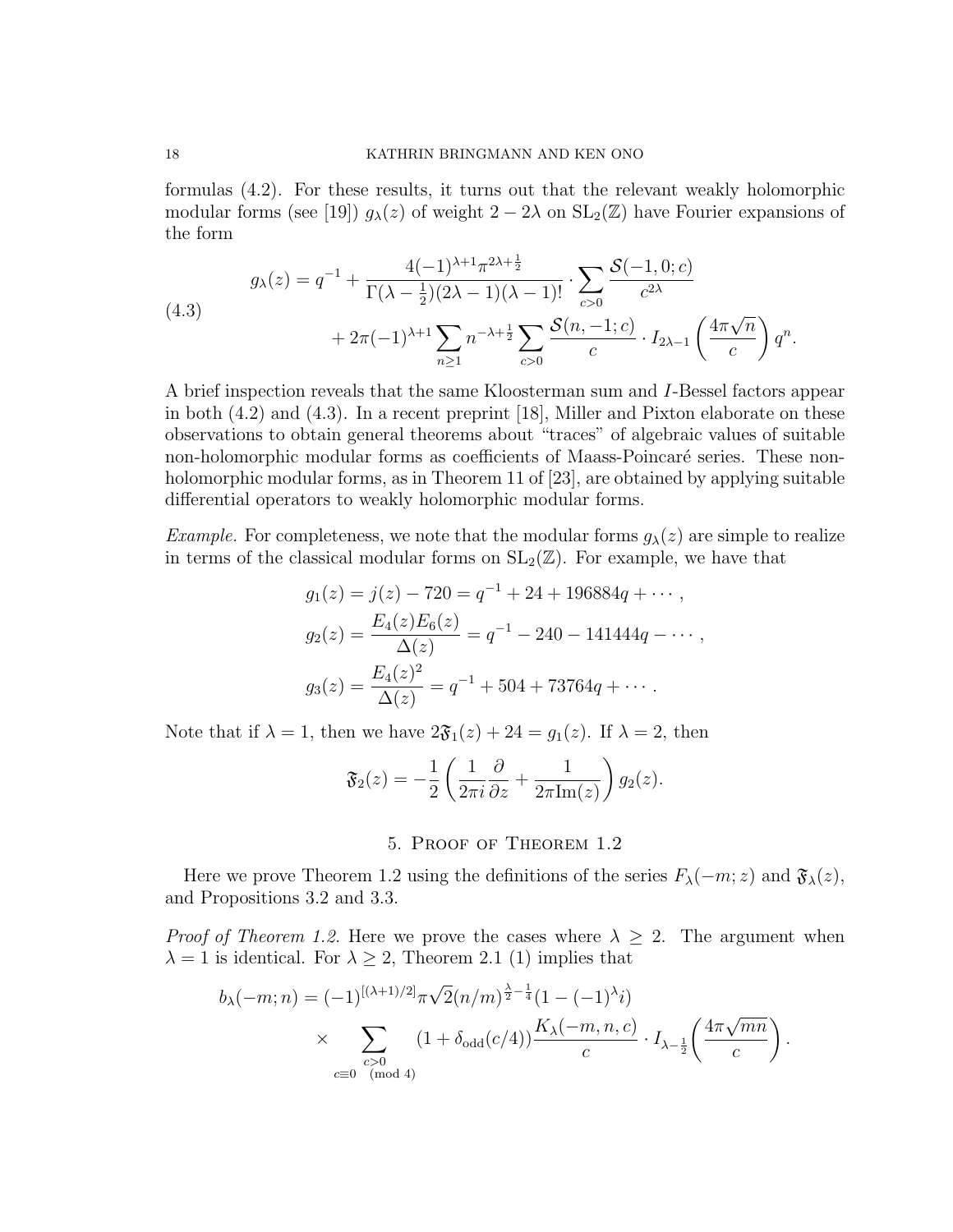Using Proposition 3.2, where  $D_1 = (-1)^{\lambda+1}m$  and  $D_2 = n$ , for integers  $N = c$  which are positive multiples of 4, we have

$$
c^{-\frac{1}{2}}(1-(-1)^{\lambda}i)(1+\delta_{odd}(c/4)) \cdot K_{\lambda}(-m,n,c) = S_{\lambda}((-1)^{\lambda+1}m,n,c).
$$

These identities, combined with the change of variable  $c = 4a$ , give

$$
b_{\lambda}(-m;n) = \frac{(-1)^{[(\lambda+1)/2]} \pi}{\sqrt{2}} (n/m)^{\frac{\lambda}{2}-\frac{1}{4}} \sum_{a=1}^{\infty} \frac{S_{\lambda}((-1)^{\lambda+1}m, n, 4a)}{\sqrt{a}} \cdot I_{\lambda-\frac{1}{2}}\left(\frac{\pi \sqrt{mn}}{a}\right).
$$

Using Proposition 3.3, this becomes

$$
b_{\lambda}(-m;n) = \frac{2(-1)^{[(\lambda+1)/2]}\pi}{\sqrt{2}} (n/m)^{\frac{\lambda}{2}-\frac{1}{4}} \sum_{Q \in \mathcal{Q}_{nm}/\Gamma} \frac{\chi_{(-1)^{\lambda+1}m}(Q)}{\omega_Q}
$$

$$
\sum_{a=1}^{\infty} \sum_{\substack{A \in \Gamma_{\infty} \backslash \mathrm{SL}_2(\mathbb{Z}) \\ \text{Im}(A\tau_Q) = \frac{\sqrt{mn}}{2a}}} \frac{I_{\lambda-\frac{1}{2}}(2\pi \text{Im}(A\tau_Q))}{\sqrt{a}} \cdot e(-\text{Re}(A\tau_Q)).
$$

The definition of  $\mathfrak{F}_{\lambda}(z)$  in (1.11), combined with the obvious change of variable relating 1/ √  $\bar{a}$  to  $\text{Im}(A\tau_Q)^{\frac{1}{2}}$ , gives

$$
b_{\lambda}(-m;n) = \frac{2(-1)^{[(\lambda+1)/2]}n^{\frac{\lambda}{2}-\frac{1}{2}}}{m^{\frac{\lambda}{2}}} \cdot \pi \sum_{Q \in \mathcal{Q}_{nm}/\Gamma} \frac{\chi_{(-1)^{\lambda+1}m}(Q)}{\omega_Q}
$$

$$
= \frac{\sum_{A \in \Gamma_{\infty} \backslash \mathrm{SL}_2(\mathbb{Z})} \mathrm{Im}(A\tau_Q)^{\frac{1}{2}} \cdot I_{\lambda-\frac{1}{2}}(2\pi \mathrm{Im}(A\tau_Q))e(-\mathrm{Re}(A\tau_Q))}{m^{\frac{\lambda}{2}}}.
$$

$$
= \frac{2(-1)^{[(\lambda+1)/2]}n^{\frac{\lambda}{2}-\frac{1}{2}}}{m^{\frac{\lambda}{2}}} \cdot \mathrm{Tr}_{(-1)^{\lambda+1}m}(\mathfrak{F}_{\lambda};n).
$$

#### **REFERENCES**

- [1] S. Ahlgren and K. Ono, Arithmetic of singular moduli and class polynomials, Compositio Math. 141 (2005), pages 293-312.
- [2] G. E. Andrews, R. Askey and R. Roy, Special functions, Cambridge Univ. Press, Cambridge, 1999.
- [3] M. Boylan, 2-adic properties of Hecke traces of singular moduli, Math. Res. Letters 12 (2005), pages 593-609.
- [4] J. H. Bruinier, *Borcherds products on*  $O(2,\ell)$  and Chern classes of Heegner divisors, Springer Lect. Notes 1780, Springer-Verlag, Berlin, 2002.
- [5] J. H. Bruinier and J. Funke, On two geometric theta lifts, Duke Math. J. 125 (2004), pages 45-90.
- [6] J. H. Bruinier and J. Funke, Traces of CM-values of modular functions, J. Reine Angew. Math. 594 (2006), pages 1-33.

 $\Box$